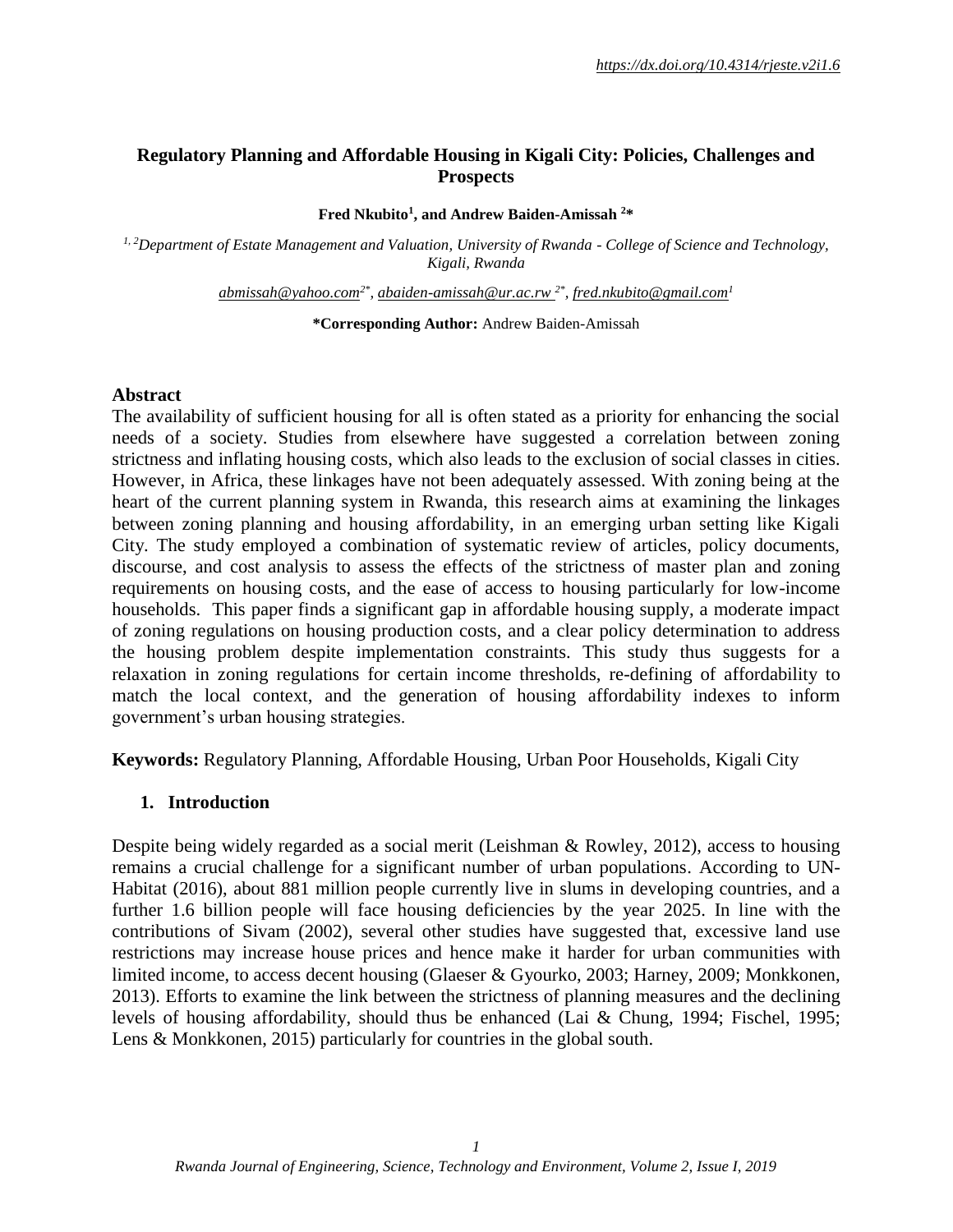In recent years, many developing countries have embarked on policy reforms which have given way to planning approaches mostly involving master plans and zoning regulations in attempts to control urbanization (UN-Habitat, 2009). These measures are hypothetically effective in reorganizing urban spaces into functional and segregated land uses, and also increased land productivity (Lai & Chung, 1994; Fischel, 1995). They are thus considered as trusted tools against pressing urbanization challenges such as the proliferation of informal settlements and urban sprawl (Njoh, 1995). However, the fundamental problem with zoning regulations has been its tendency to exclude urban low-income communities through the imposition of minimum housing standards (Harney, 2009). In countries such as the United States of America where such principles are highly popularized, zoning has been associated to social exclusion and inflated cost of housing (Glaeser & Gyourko, 2003; Ikeda & Washington, 2015).

In Africa, most of the countries inherited their zoning systems from former colonial masters (Njoh, 1995; Njoh, 2003; Berrisford, 2014), while others received these policies through international exchanges between professionals, cities and the spread of planning practices that are dominated by western world perspective of a city (Nasr & Volait, 2003; Gonzalez, 2011). In both cases, a major concern has been raised in terms of the mismatch between planning objectives and the underlying social and economic context, which in turn lead to negative outcomes (Watson, 2009a).

In Kigali City, master plan and zoning ordinances have been in operation since the year 2012, and these development frameworks drew inspiration from Singapore's urban development model (Shatkin, 2014). The City of Kigali considers strict land use regulation as a viable solution against spontaneous urban growth and efficient use of land. Nevertheless, the enforcement of the master planand zoning is hypothetically regarded as a major contributor to the shortages of affordable housing. As it was evidenced elsewhere, building compliance standards pertaining to height, density and amenities, zoning makes the overall building costs higher (Malpezzi & Mayo 1997; Mayer & Somerville 2000). Moreover, in the context of weak institutions, strict land use regulations can cause speculation and other market irregularities which in turn constrains new housing development (Mayo & Angel, 1993; Biderman, 2008).

A considerable amount of scholarly work has disclosed a close link between the use of regulatoryplanning tools such as master plan and zoning ordinances and the subsequently high housing prices, and the spatial segregation of low-income urban communities (Lai & Chung, 1994; Hui & Ho, 2003). Most of the existing literature, however, examines this relationship with a focus on developed countries mostly North America, and Europe (Glaeser & Gyourko, 2002; Leishman & Rowley, 2012). On the basis of the foregoing, this paper seeks to respond and contribute to current debates on the interface between regulatory planning and the availability of affordable housing by examining the facilitations or constraints that are provided by the regulatory and policy frameworks, towards the provision of affordable housing; the nature and extent of affordable housing shortages in Kigali City, and the potential effects that the implementation of the master plan and zoning regulations may be having on housing costs.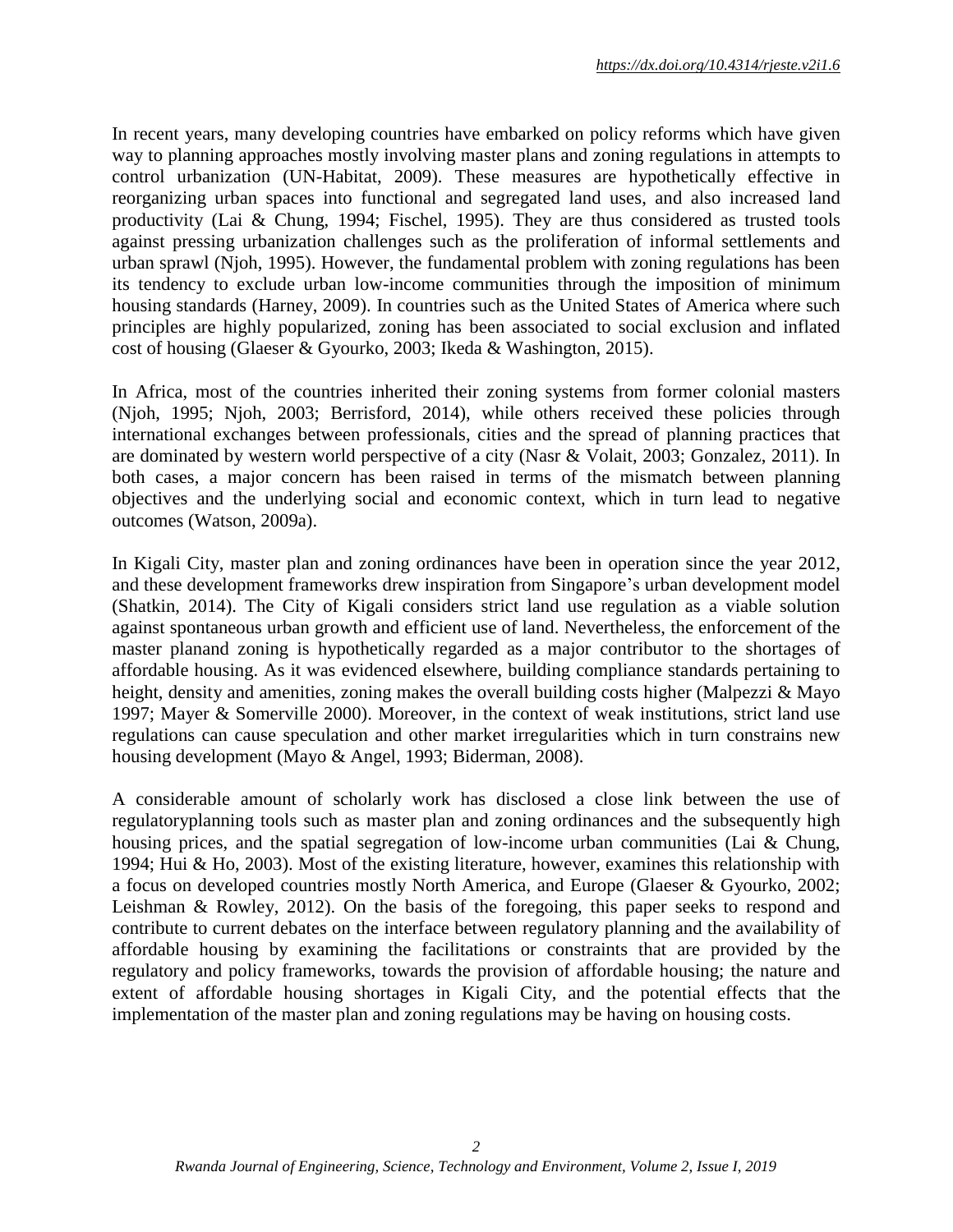# **2. Regulatory Planning Systems and Housing Affordability**

# **2.1 Dimensions of Housing Affordability**

The subject of affordable housing has topped the agenda of many governments as they strive for alternative mechanisms to shelter their growing urban populations. Similarly, the increasing importance of affordable housing has attracted interests from many authors (Hulchanski, 1995; Stone, 2006; Gan & Hill, 2009). However, the use of the concept could be ambiguous when it is aligned with diverse income groups (Stone, 2006). Affordability can be measured by a wide range of indicators. For instance, Quigley & Raphael (2004) consider housing prices, housing quality, income distribution, household's credit worthiness, political and economic conditions affecting the supply of new housing, and households' choice on the amount to spend on housing vis-à-vis other consumption goods as essential indicators for measuring affordability.

Other studies consider affordability as the adequacy in quality and location of a house, which does not cost so much to prohibit its occupants meeting other basic living costs or threatens their enjoyment of basic human rights (UN-Habitat, 2011). To put this into a better perspective, Woetzel et al., (2014), opined that the cost of housing should not be more than 30 to 40 per cent of a household's income. In contrast, Smets et al., (2014), suggest the use of a housing expenditure-income ratio range of 25 to 30 per cent. The use of the housing costs to income ratio has attracted many critiques (Hulchanski, 1995; Stone, 2006), for reasons that the indicators used do not respond adequately to the true incidence of housing affordability problems (Leishman & Rowley, 2012). Furthermore, the apparent simplicity of the cost to income ratio (Hulchanski, 1995), makes it a 'rule of thumb', hence its validity is limited (Stone, 2006).

Against this background, the UN-Habitat (2011) suggests that affordability should be expressed in terms of a broad range of inputs affecting purchase cost and the ability to finance the purchase rather than being a simple conception of housing costs over income. It should also be noted that, affordability is affected by both capital variables such as cost of infrastructure, land, labor and access to finance and occupational variables like land leases, net housing expenditure and interest rates on mortgages, which are not adequately captured in the traditional expenditureincome ratio method (UN-Habitat, 2011).

Consequently, more rigorous methods to measure affordability have been recommended such as residual income assessment and incremental affordability (Smets et al., 2014). In other words, affordability should be considered as a households' ability to meet expenses for decent housing in accordance with the locally accepted standards without affecting their routine capacity to meet their non-housing needs. This paper thus, advances the issue of housing affordability by focusing on indicators such as housing quality, household income, and housing costs.

# **2.2 Regulatory Planning Systems**

Also known as 'master planning' or 'zoning-based planning', regulatory planning often involves the production of plans providing detailed outlook of the urban fabric and the envisioned future of a city under different types of plans (UN-Habitat, 2009). These plans are primarily enforced through legally binding ordinances (Healey & Williams, 1993) that give right to property owners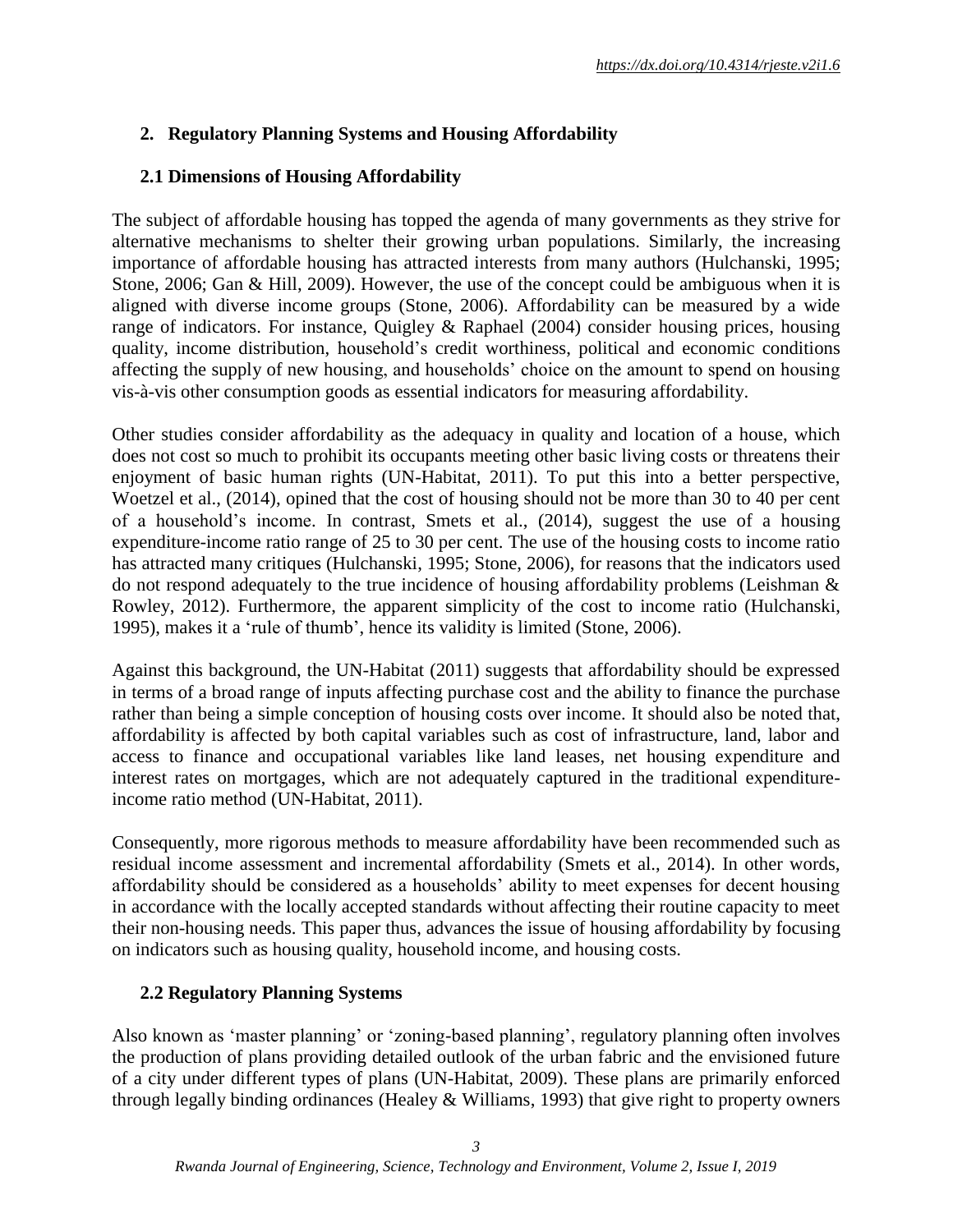to develop land according to plans and building standards. Thus, planning decisions are taken in the form of legal acts (Booth,1995).

In recent years, many countries have based their admiration for regulatory planning principles such as master plan and zoning on different experiences, to ensure that urban form is shaped by a concern for aesthetics, efficiency, and modernization (Watson 2009b; Lai & Chung, 1994). For example, Singapore values these principles on the basis of ensuring efficient allocation of scarce land resources (Goldblum, 2008), whereas Rwanda views it as the most efficient way to control development and to tackle informal settlements (City of Kigali, 2013).

It is also argued that regulatory planning decisions are made with some appreciable level of certainty and absolute decision (Kayden, 2004). Thus, such systems ensure predictability on what could be permitted or not permitted on land - with developers, landowners and other actors in the built-environment being given more confidence, prior to planning permission. Additionally, the statutory nature of this system enables landowners or any third party to challenge decisions made against them in a court of law (Kayden, 2004). This is deemed to bring transparency in land market operations, and streamline planning decision-making.

## **2.3 Issues in Regulatory Planning**

## **2.3.1 Spatial Exclusion**

According to Devas (2001), planning regulation and building norms in most cities do not favor the poor, who constitute a substantial proportion of urban dwellers. Master planning and urban modernism models, completely fail to accommodate the way of life of the majority of inhabitants in rapidly growing, largely poor and informal cities (UN-Habitat, 2009). Some studies go on to suggest that, where a city authority strictly enforces zoning ordinances, it most likely causes more chaos (Malpezzi & Mayo, 1997; Fox & Goodfellow, 2016), with the likely result of periurban sprawl, as the urban poor fail to meet the cost of housing in the city (UN-Habitat, 2009).

With urban design being given greater emphasis, the adopted compliance standards under such planning systems favor housing typologies that only benefit affluent residents - leaving out the rest to the city's informal growth processes (Berrisford, 2014). This is also linked with the conflicting rationalities between the state and market, where by urban space is shaped by the workings of the market and the property industry (Malpezzi & Mayo, 1997). Where there is state support of market-oriented planning, emphasis is placed on acquiring land in prime areas through the exercise of power of eminent domain, such as the eradication of informal settlements in favor of high-end housing that conforms to the design standards (Goodfellow, 2013). Over-regulation of the market shifts profitability towards high-end housing - discouraging investments in affordable housing.

### **2.3.2 Increased Land and Housing Prices**

Urban development controls may restrict building height, floor area ratio, and the types of building materials that may be used for construction (Kayden, 2004). Nevertheless, Angel (2000), claims that in some developing countries that adopt these measures, governments rather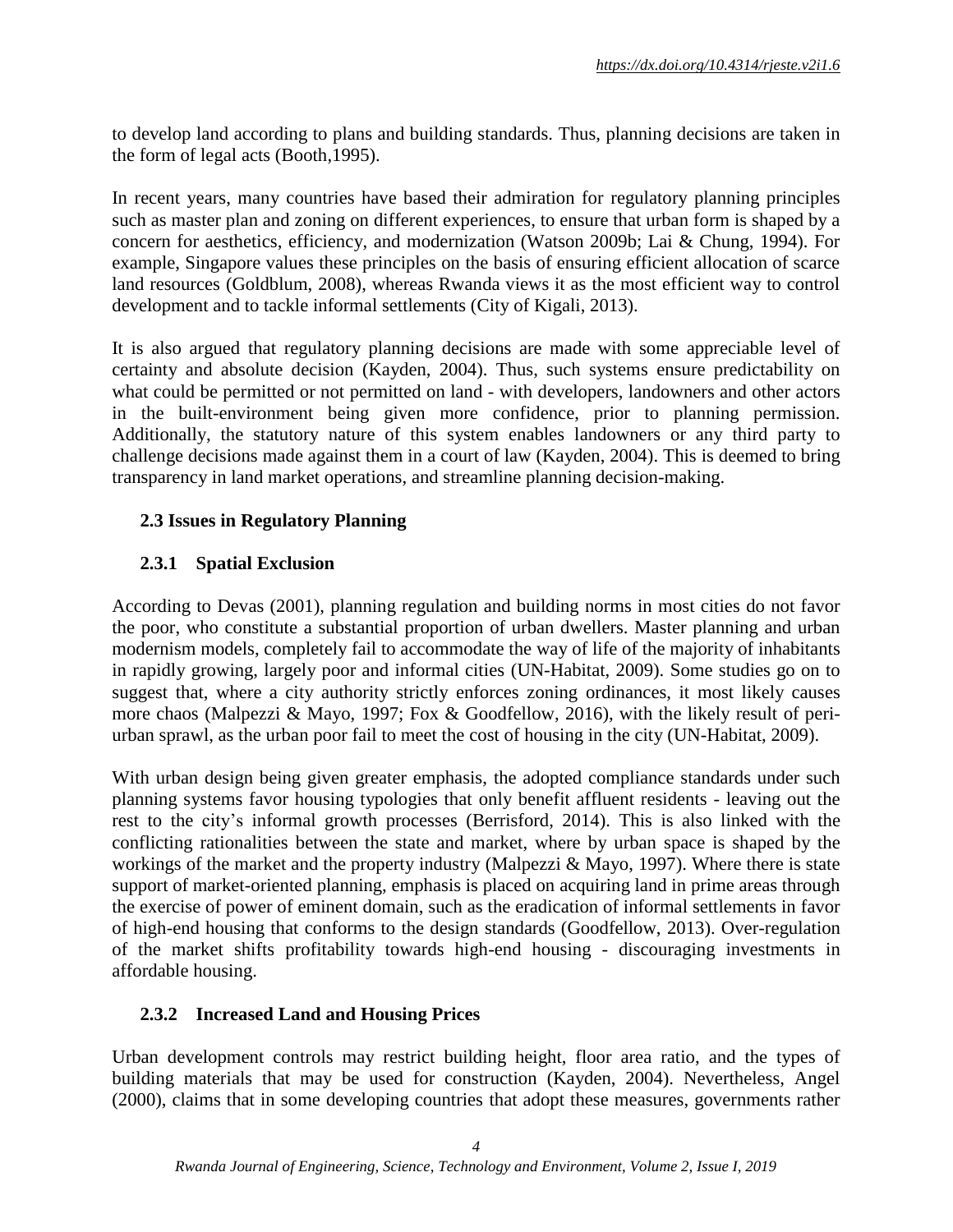become obsessed with urban modernism. This is further demonstrated by the manner with which planning policies in developing countries romanticize high-rise housing, vastly taken as the symbol of modernism (Buckley, 2014; Angel, 2000).

In practice, however, imposing zoning and growth controls could limit the capacity of urban residents with limited income, who heavily rely on locally available materials and incremental mechanisms to build their houses (Njoh, 1995). Also, since other growth factors such as migration can hardly be controlled by the same actions, such imbalances often result in acute housing deficits. Several studies have thus suggested a positive correlation between high housing prices and the imposition of urban development controls (Quigley,2007; Greene et al., 2016), as the latter makes the production of housing more expensive (Monkkonen,2013).

### **2.4 A Case for Making Housing Affordable**

Given the primordial role that housing occupies in household consumption, welfare is assumed to be higher if all households can access decent and affordable housing (Whitehead, 2007). High housing costs can aggravate the vulnerability levels of low-income households and lead to housing-induced poverty. This may happen because while the average household would spend approximately a quarter of their income towards housing expenditures, a poor household would usually spend half of their income on housing as a result of the uneven distribution of household incomes (Quigley & Raphael, 2004). Low-income households would not be able to afford other necessities after securing the quantity and quality of housing given the price and rent level that will be set by the demand from the majority of households in the society (Whitehead, 2007).

According to the UN-Habitat (2016), housing unaffordability varies in nature and magnitude depending on the region (see figure 1). Africa's housing price to income ratio of 12.5 is the highest among other regions, whereas its rent-to-income ratio of 39.5 comes in second, after the Arab States. These limitations are said to be the direct result of building standards and land use regulations that conform to the standards in developed countries and often used against the widely available and cost-effective building materials (UN-Habitat, 2011). While 85% of Africa's urban populations cannot afford housing from the formal market, key elements such as land and finance are equally expensive for the majority of the continent's inhabitants (UN-Habitat, 2011).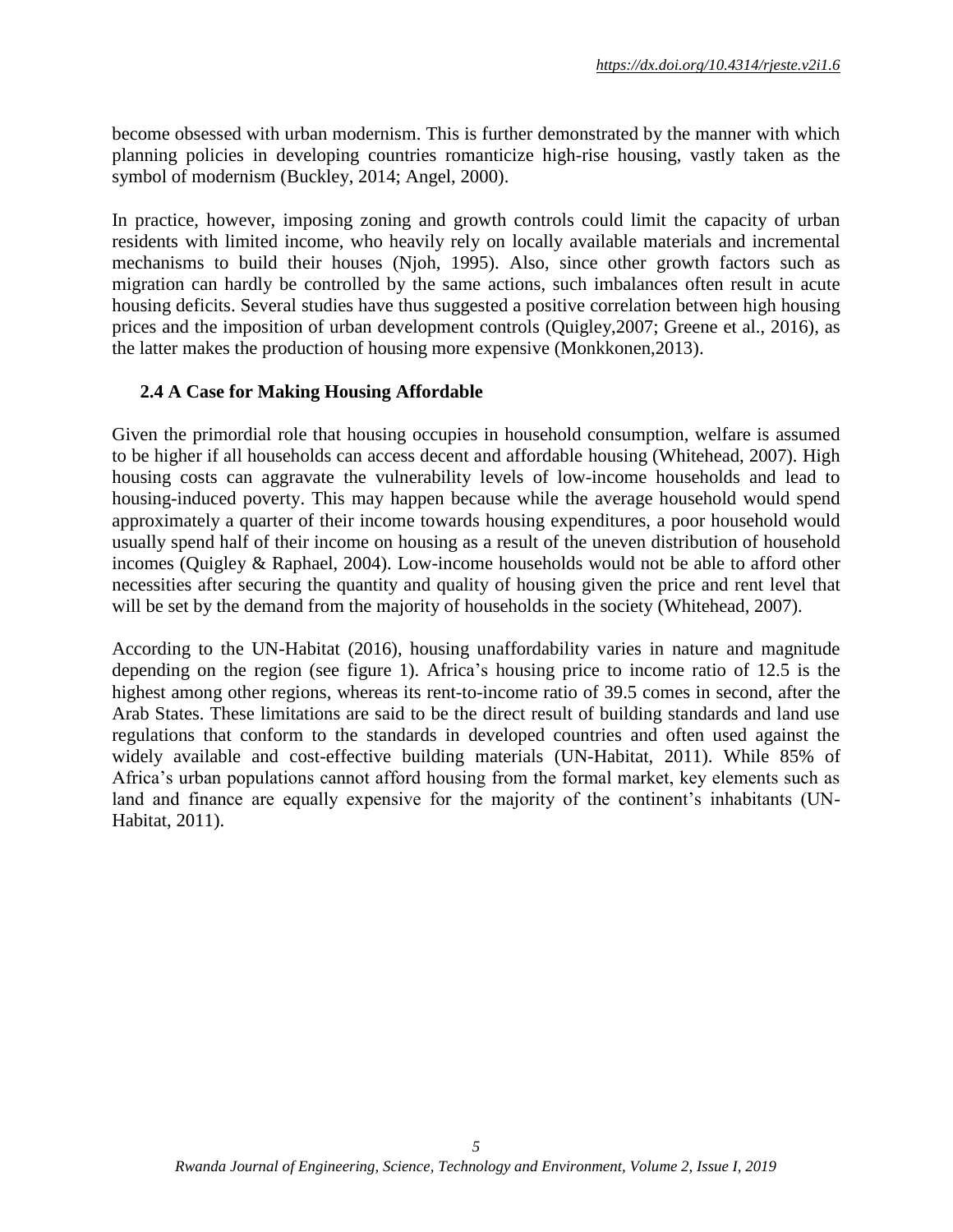

*HIC: High Income Countries; LAC: Latin America and Caribbean.* 

*Figure 1: Housing Price-Income Ratio and Rent-Income Ratio in Cities Source: Adapted from UN-Habitat (2011, p.25)*

The above outlook shows that, access to affordable housing is a global challenge, and with many of the urban poor households being financially limited in terms of meeting the costs associated with quality housing as required by standards, an increase in the number of slum dwellers should be expected in the future (UN-Habitat, 2016). Consequently, the livelihoods of urban lowincome communities will continue to be threatened by limited possibilities to access decent and affordable housing in the formal market.

# **3. Materials and Methods**

This study adopted the mixed research methods approach, since this method of enquiry helps to combine qualitative and quantitative approaches (Tashakkori & Teddlie, 2008; Creswell & Plano Clark, 2011); in this case the analysis of socio-economic dynamics of households, and spatial phenomena in the study area. Credence is given to the use of this method as it helps to neutralize biases inherent in individual methods (Creswell, 2003; Molina-Azorin, 2011), while allowing for easy triangulation and interpretation of different data sources (Morse & Chung, 2003). The City of Kigali was chosen as the case study for this research because it has experienced noticeable changes in urban development and planning policies over the last two decades. Also, much of the different policy enforcements are given stricter considerations in Kigali, thus the city presented a more compelling case to investigate the relationship between master plan, zoning enforcements and the housing unaffordability problem.

According to Burgess et al. (1988 in Farthing, 2016, p.151) an extensive review of secondary data was conducted to understand how the shifts in policy and regulatory frameworks have affected the provision and access to affordable housing. Qualitative and quantitative data were gathered from scholarly sources such as textbooks, academic journals, working papers,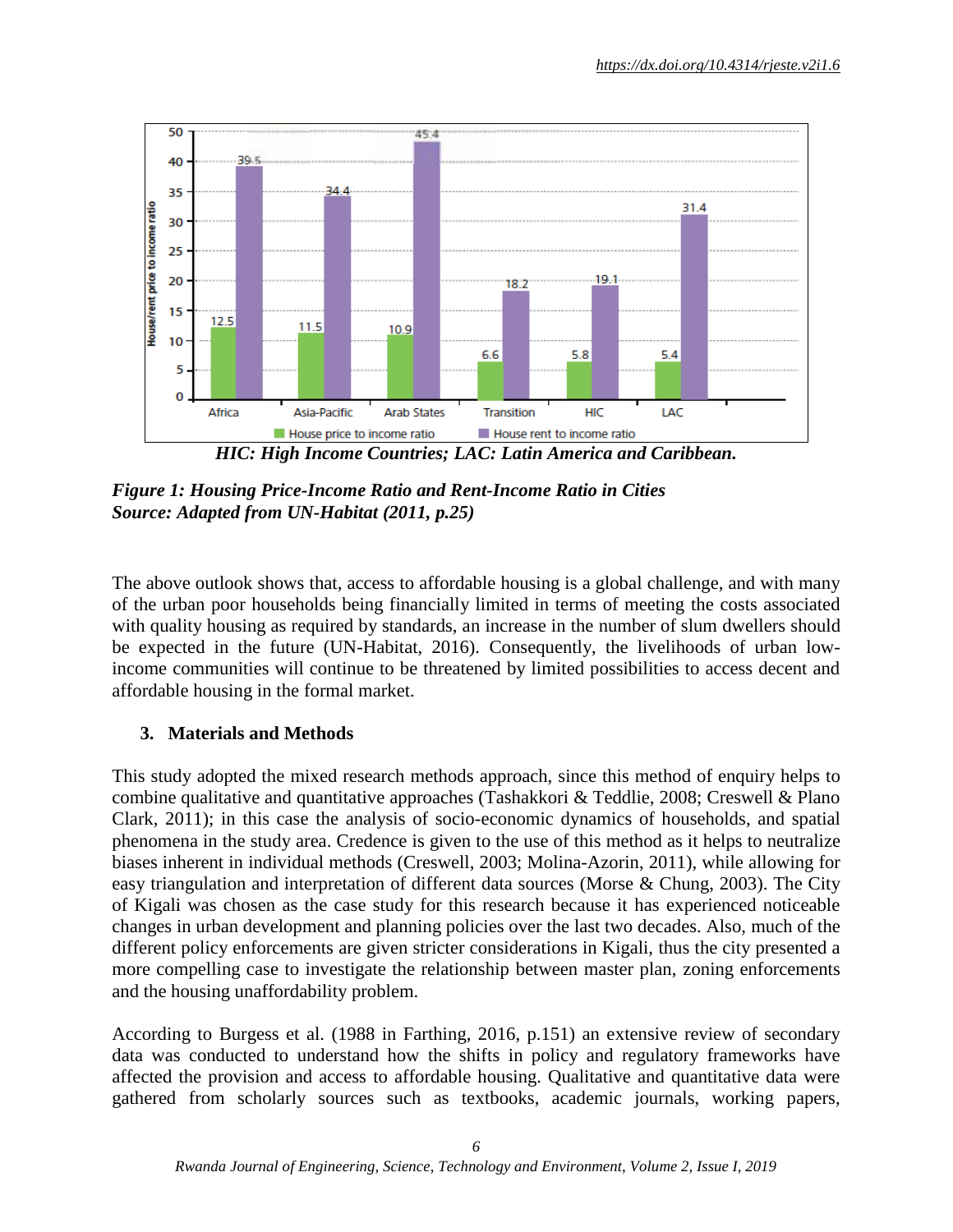organization reports, policy documents and laws. The key urban development policies that were reviewed include the Land Law, National Human Settlement Policy, and the National Urban Housing Policy. The following urban development laws were also examined; the Expropriation Law, the Land Use Planning Law, the Condominium Law, and the Land Law. Others included the existing urban development plans such as the Vision 2020, the EDPRS 1  $\&$  2, and the Kigali City Master Plan.

Studies by Bryman (2016), support the use of both methods in a single study as the qualitative data is often used to illustrate the quantitative findings. For this research, the qualitative data helped in understanding the perspectives of policies, laws and plans on access to housing, whilst the quantitative data offered an account on the extent to which housing affordability / unaffordability is experienced in Kigali, and how this relates to the current statutory policies and regulatory frameworks.

Discourse analysis was used together with cost analysis to synthesize the qualitative and quantitative datasets respectively. The use of discourse analysis helped in understanding the use of language, which are enshrined in the various documents and policy frameworks, within the context of Rwanda (Potter & Wetherell, 1994; Farthing, 2016). Empirical researchers (Mayer & Somerville, 2000; Glaeser & Gyourko, 2003), have used cost analysis to explore changes in newbuild housing costs/prices over time. This study collected data on the material costs, labor and land costs to determine the total building cost for the cheapeststandard residential unit. Inferences were drawn from the changes in costsin the absence / presence of zoning ordinances and master plan enforcements. The resulting obtained data was subsequently compared to the median income within the case study area to detect the extent of any affordability gaps.

### **4. Results and Discussions**

Much research in planning and urban geography, particularly in the global north have suggested that, excessive land use restrictions may drive up house prices and make it harder for urban communities with limited income to afford decent housing (Harney, 2009; Okpala 2009; Watson 2009a; Glaeser & Gyourko, 2003; Monkkonen, 2013). This paper thus sought to explore the possible contributions that the enforcements of zoning regulations and other land use control measures in Kigali City could have had, on the reported shortages in affordable housing for low to medium income earners. The study progressed by looking at the socio-economic conditions of Kigali City's residents, the housing market situation in Kigali, government interventions in the housing market through the various policy and regulatory frameworks, and an analysis of the building costs in Kigali City.

### **4.1 Socio-economic Situation in Kigali City**

### **4.1.1 Household Incomes**

According to table 1, and figure 2, more than two-thirds of the total households in KigaliCity (78%) earn an average monthly income that is below Rwf 300,000. Households that are considered to be affluent constitute about 1% of the city's population (earning incomes that are over Rwf 1,500,001). These results make it prudent for interventions in the provision of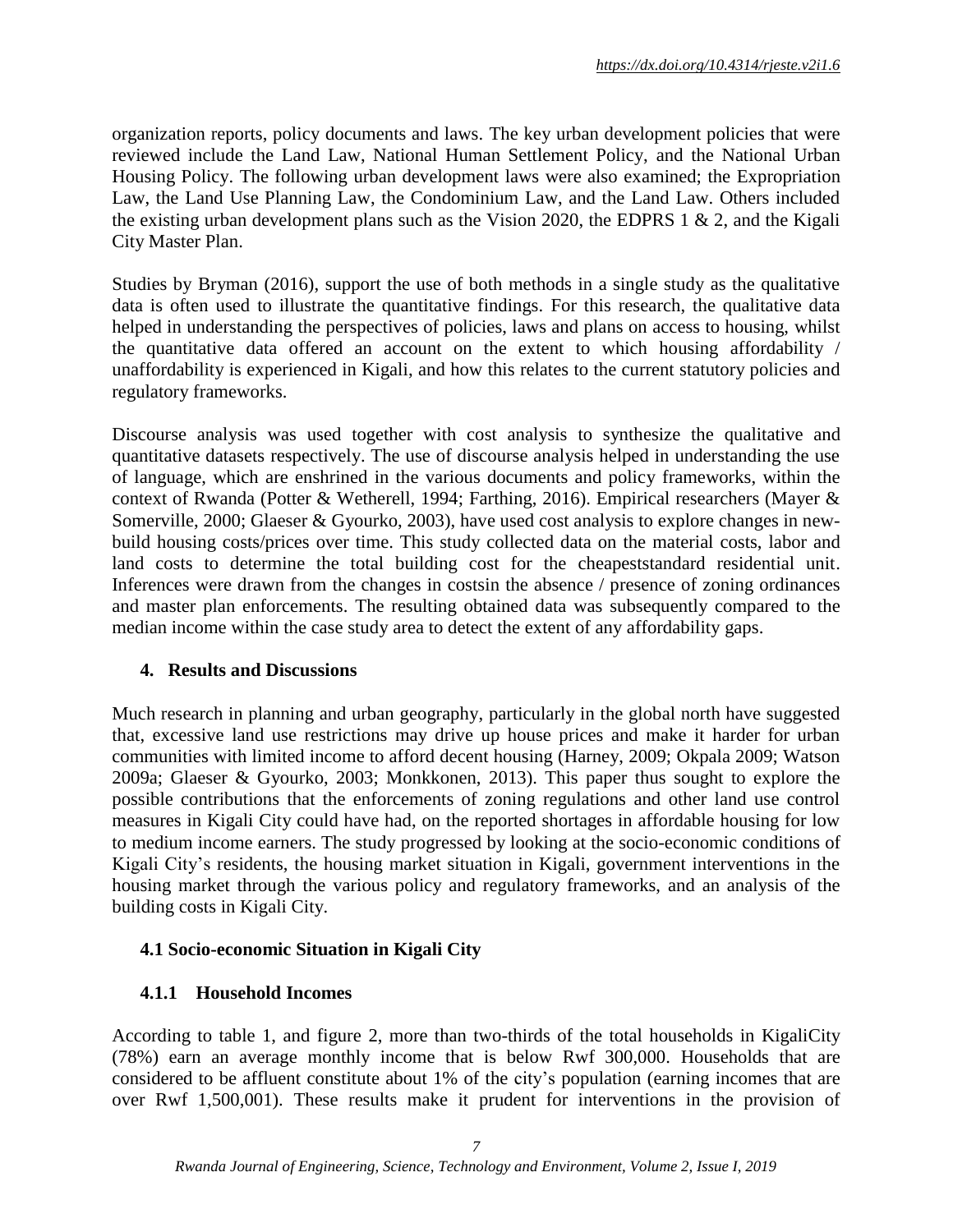affordable housing, to emphasize on the vast majority of the Kigali City's resident (91%) who earn less than Rwf 600,001. As suggested by Woetzel et al. (2014), cities with population of over 2 million have average-income households that are notable to afford housing in the formal market, hence a substantial number pursue informal and substandardhousing.

| <b>Quintil</b> | <b>Monthly Household Income (Rwf)</b> | <b>Proportio</b> |    |
|----------------|---------------------------------------|------------------|----|
| e              | <b>From</b>                           | To               | n  |
| Q <sub>1</sub> | $\,<\,$                               | 300,000          | 78 |
| Q <sub>2</sub> | 300,001                               | 600,000          | 14 |
| Q <sub>3</sub> | 600,001                               | 900,000          | 5  |
| Q <sub>4</sub> | 900,001                               | 1,500,000        | 2  |
| Q5             | 1,500,001                             | ✓                |    |

*Table 1: Proportion of Income Quintiles*

*Source: Adapted from Planet Consortium (2012)*

### **4.1.2 Employment Rates and Categories**

Kigali City is the center for a majority of the urban activities in Rwanda, thus ittends toaccumulate the largest share of the country's employment. This is further characterized by the demographic structure of its population. About 73% of Kigali City's residents are under the age of 30 (REMA, 2013), and the city's labor force forms 79.3% of the population (NISR, 2016b).



*Figure 2: Proportion of Major Employment Sectors in Kigali City Source: Adapted from REMA (2013, p.30)*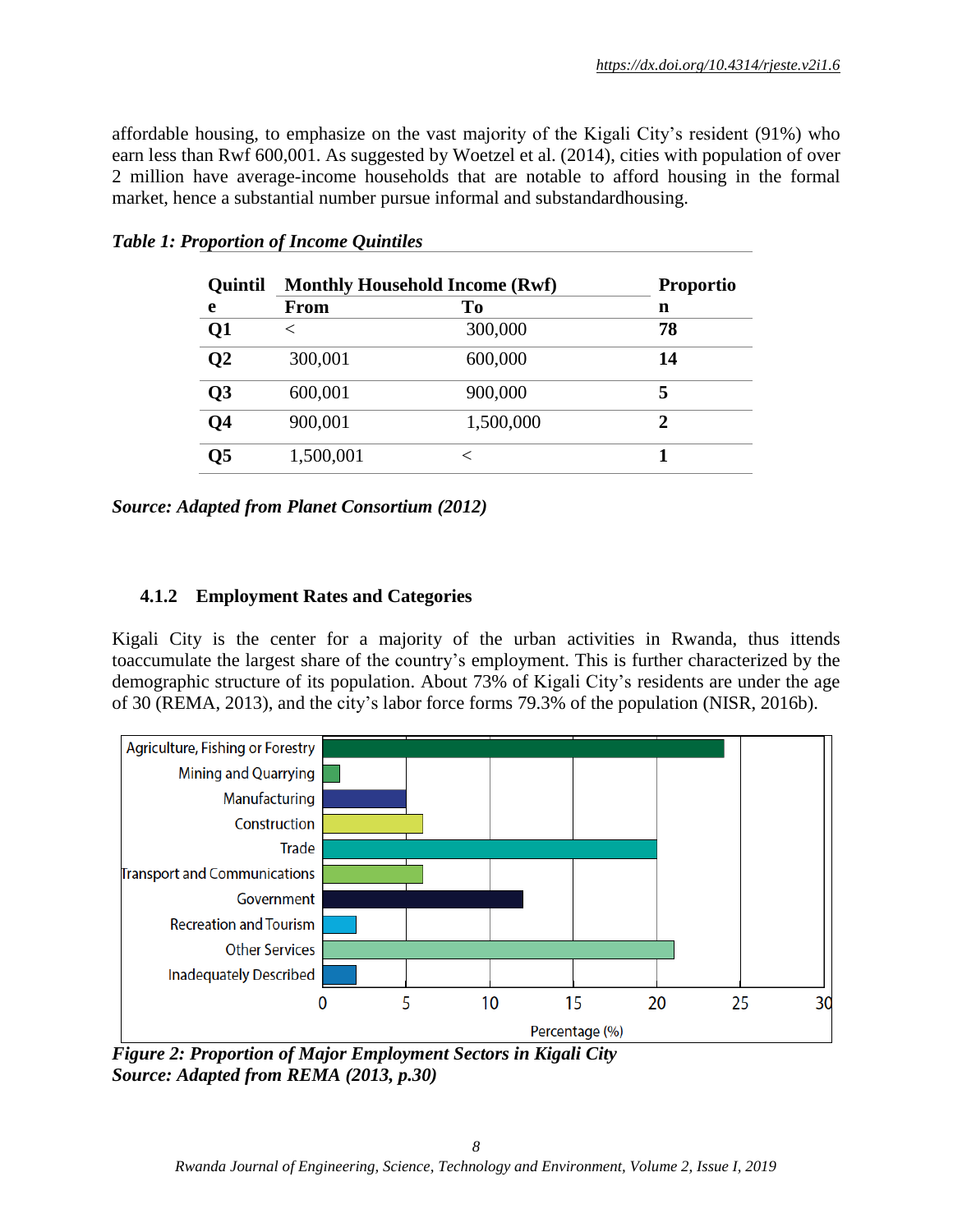Despite having the highest concentration of economic activities in Rwanda, the levels of unemployment in Kigali have been noted to be on the rise. The rate of unemployment in Kigali (15.9%) is about 5.7% higher than the national average (NISR, 2016a). Much of the country's unemployment is found among people between the ages of 16 and 30 (15.9%), compared to the rates for people over 30 years (10.6%). Indications from these results suggests that, more and more people will be moving from other locations in the Rwanda to Kigali City, primary for employment and also for the benefits of living in an urban area, in spite of the high rates of unemployment, particularly among the youth. This development will have further implications on the ongoing efforts to address the shortages in affordable housing in Kigali City – leading to more informal settlement developments in the city as the gap between demand and supply for housing continues to increase (UN-Habitat, 2013; UN-Habitat, 2016).

## **4.1.3 Levels of Poverty and Inequality**

Tremendous progress has been made nationwide, to reduce poverty by 11.8% in the last few years (NISR, 2012a). Despite these developments, poverty continues to be prevalent and widespread in many areas of Rwanda. About 22% of Kigali City's population lives below the poverty line (World Bank, 2015). Additionally, inequality levels are generally high in Rwanda and these are mainly driven by location, education, and occupation (World Bank, 2015). While the Gini coefficient at the national level stands at 50.8, urban areas in Rwanda (including Kigali City) have a much higher Gini coefficient of 58 (World Bank, 2015). These results indicate that, there is a huge gap in people's ability to access basic consumption goods including housing, particularly for those who live in Kigali city. These results are supported by past studies (Quigley & Raphael, 2004; Whitehead, 2007; Leishman & Rowley, 2012), which suggest that whereas people at the top half of the income distribution may continue to enjoy an appreciable level of satisfaction after paying for housing and other consumption goods, low to medium income earners will be left with little or no satisfaction since a greater fraction of their earnings go into payments for housing.

### **4.1.4 Extent of Access to Homeownership**

From the perspective of financial inclusion, about 21% of the people who own a bank account in Kigali City have a savings account (MININFRA, 2015). At the national level, only 4% of account holders borrow money from formal financial institutions to buy or build a house (Finscope, 2016). The above observation is somewhat intuitive in the sense that, borrowing to buy or build a formal residential unit, requires for an individual to earn a minimum monthly income of Rwf 990,000; corresponding to less than 3% of the total households in Kigali City (Planet Consortium, 2012). Deposit requirements of up to 30% in some cases, makes mortgage finance inaccessible to people without formal employment. Additionally, high interest rates and difficult loan terms tends to exclude low and middle-income earners from formal housing finance (Nkurunziza et al., 2016). The cheapest subsidized unit of Rwf 6.3 million (table. 2) would be beyond the purchasing power of a household that earns less than Rwf 300,000 per month.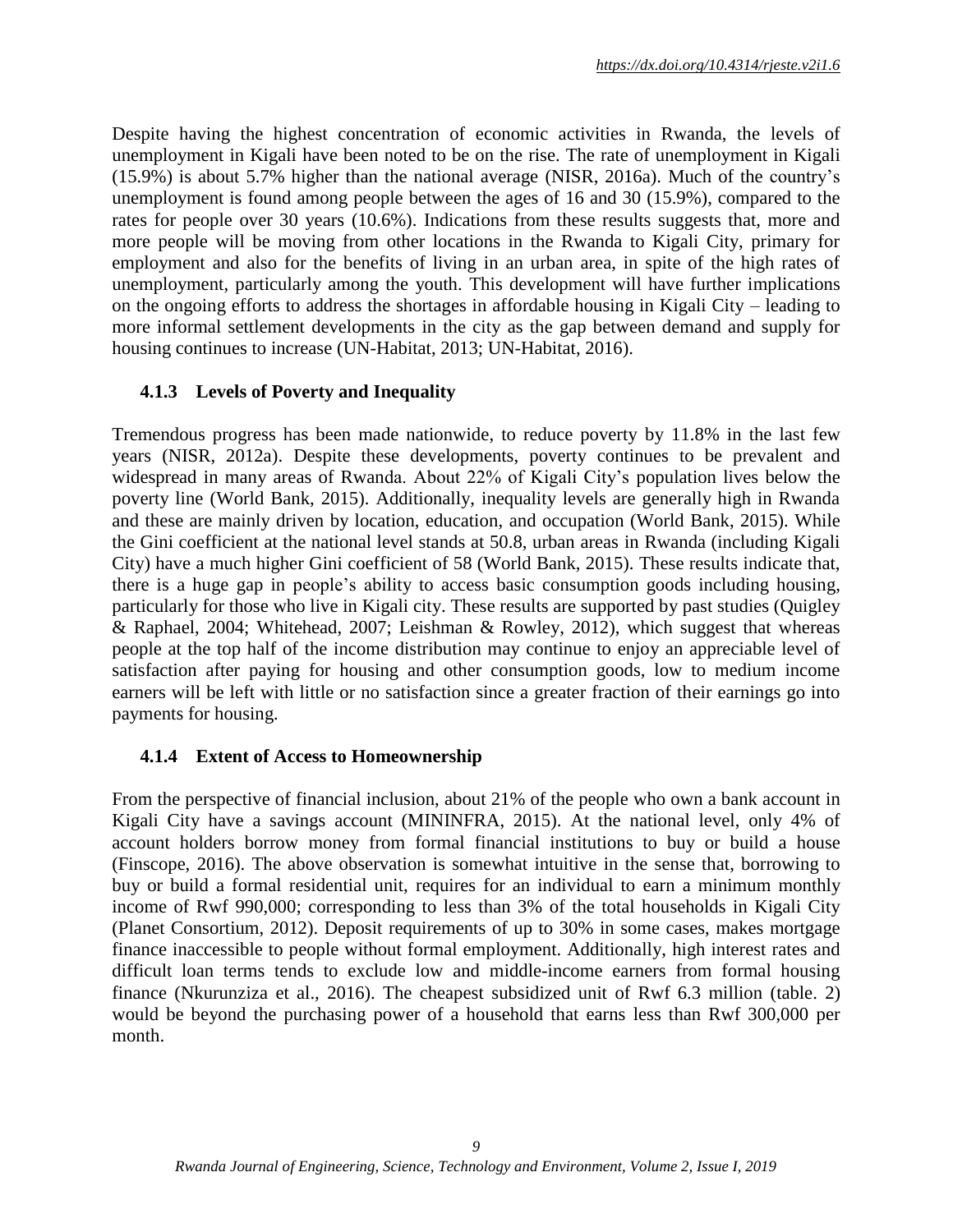| Tubic 2. I archase Affordability for Housing in Inguit City |
|-------------------------------------------------------------|
| <b>Cost of Affordable Housing (Rwf)</b>                     |
| 6,300,000                                                   |
|                                                             |
| <b>Actual Cost of Formal Housing</b>                        |
| $\geq$ 20,000,000                                           |
| $\geq 100,000,000$                                          |
|                                                             |

## *Table 2: Purchase Affordability for Housing in Kigali City*

*Source: Adapted from MININFRA (2015, p.8) Assumption: 18% interest rate, and 15 years loan term.*

### **4.2 The HousingMarket in Kigali City**

### **4.2.1 Tenure Structure and Composition**

The housing market in Kigali City is made up of rental housing, and owner-occupation housing (see figure 3). Renters form the largest proportion (53%) of Kigali City's residents, and most of them consume informal housing (MININFRA, 2015). The high rate of renting households could be supported by the economic and socio-demographic factors which are assumed to influence decisions about whether to own or rent a house (Boehm 1993; Gabriel and Painter 2003; Haurin & Rosenthal 2004; Di & Liu 2007; Drew& Herbert, 2013). In other words, consumption decisions are the product of preference for a particular good, the given constraints on the supply of that good, and the resources available to purchase it (Megbolugbe et. al., 1991).



*Figure 3: Housing Tenure Structure for the City of Kigali Source: Adapted from MININFRA (2015)*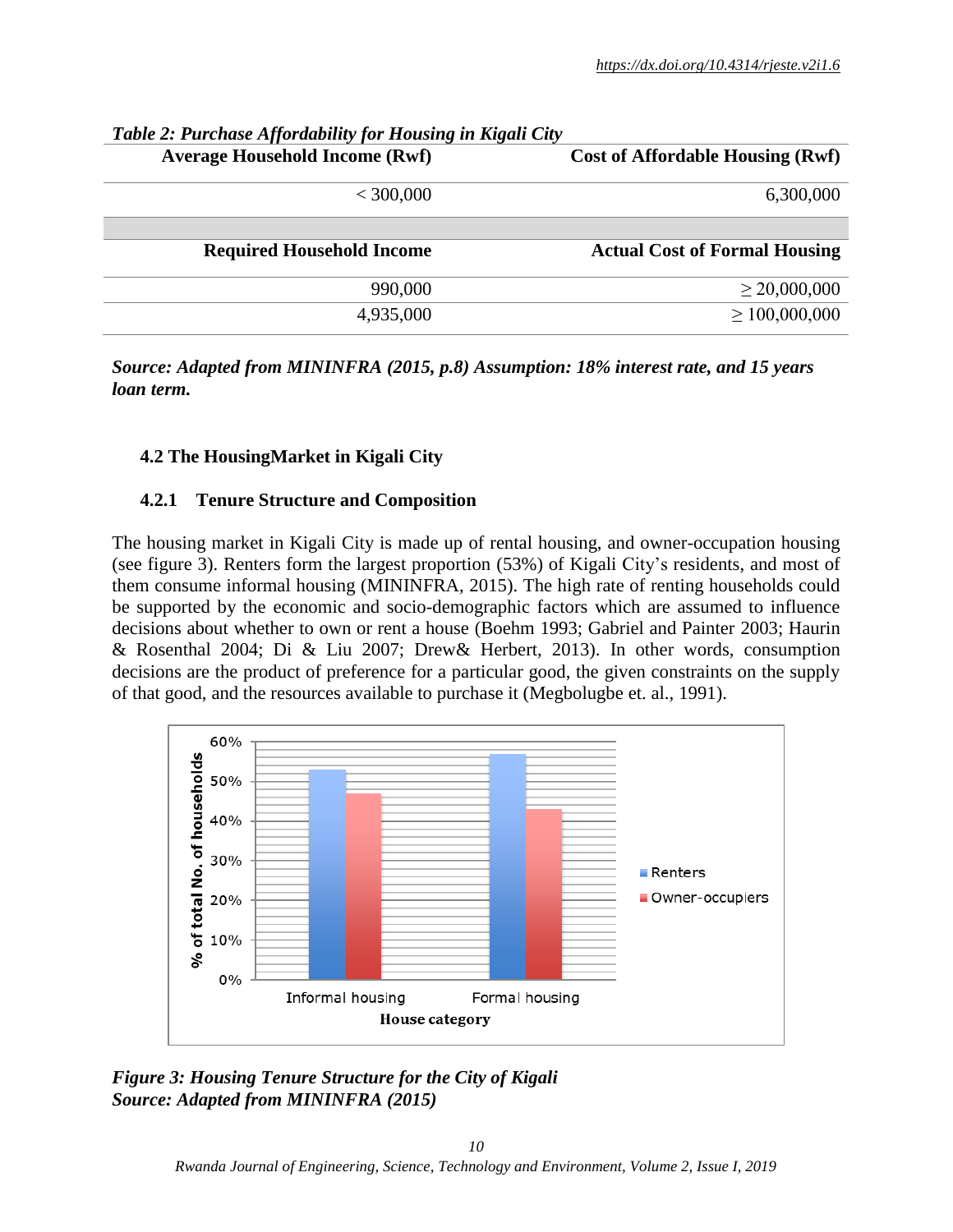Unlike the City of Kigali, tenure structure at the country level is predominantly owneroccupation. The latter accounts for 80% whereas renting households make up 15% of the total population (MININFRA, 2015). This could be due to the availability of cheap labor, land, and the lack of building restrictions in the outer regions of Rwanda, which makes housing costs largely affordable, as suggested by Megbolugbe et. al., (1991). With the majority of renting tenants (approximately 83%) housed in areas located around the central business district of Kigali City, these same CBD locations are the most likely to undergo expropriation (Vegter, 2018) in the process of enforcing the master plan, making the housing situation of the affected residents dire, with the possibility for more slum developments in other areas of the city, if the expropriated households are not provided with affordable housing options.

#### **4.2.2 Housing Demand and Supply**

According to the Planet Consortium (2012), Kigali needs at least 31,000 housing units each year to satisfy its current housing demand. The same study goes on to say that only about 1,000 housing units could be supplied in the formal housing market, annually. Accordingly, table 3 and figure 4 indicate that, affordable housing constitutes the largest proportion of housing demand.

#### *Table 3: Projected Housing Supply for Kigali City 2012-2020*

| <b>New Dwellings (including</b><br>backlog) to be built 2012-22 | <b>Dwelling Units</b> | Percentage (%) |
|-----------------------------------------------------------------|-----------------------|----------------|
| Social Housing                                                  | 43.436                | 12.62          |
| Affordable Housing                                              | 186.163               | 54.11          |
| Mid-range Housing                                               | 112.867               | 32.80          |
| Premium Housing                                                 | 1.601                 | 0.47           |
| Total                                                           | 344.068               | <b>100</b>     |

*Source: Adapted from Planet Consortium (2012)*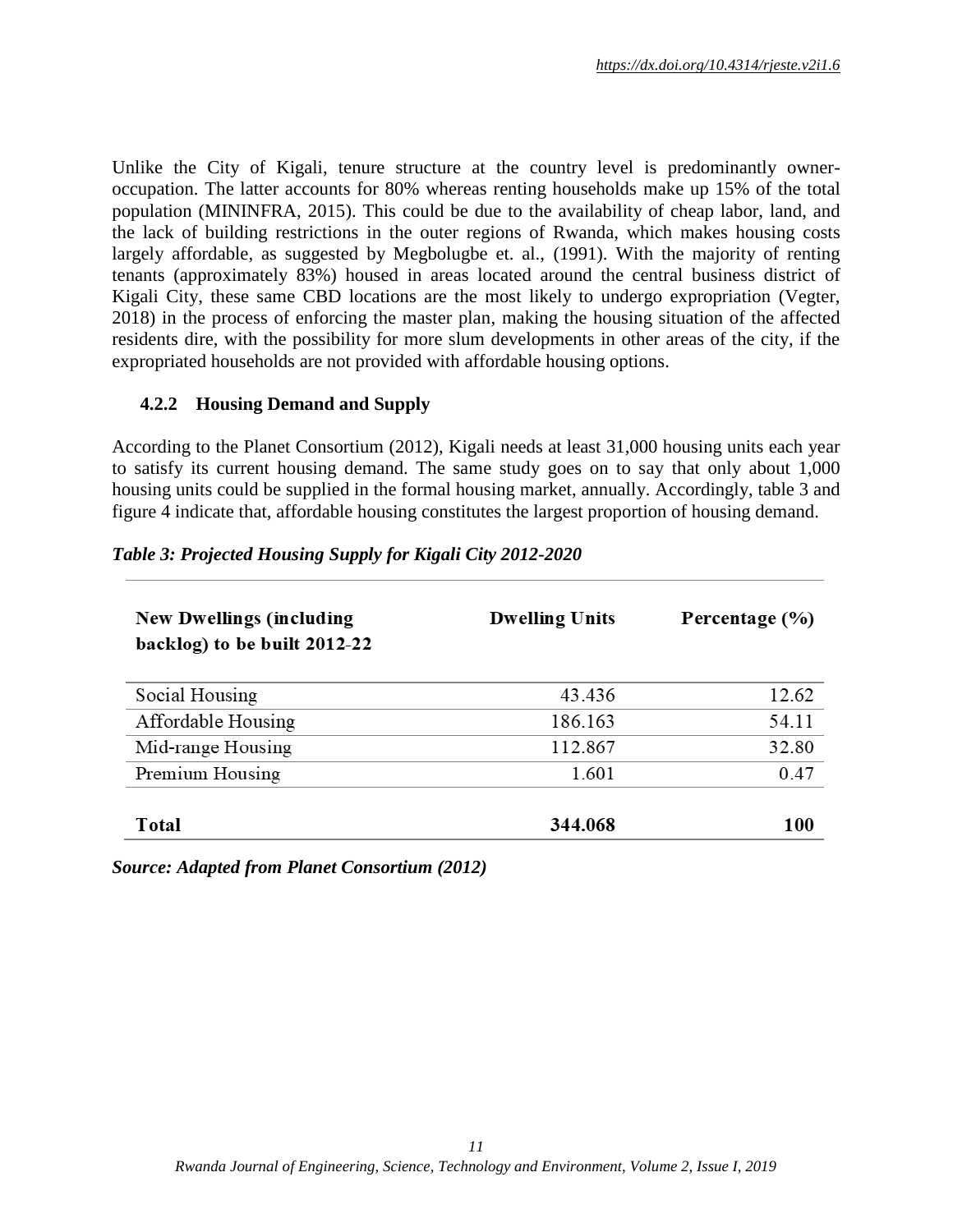

*Figure 4: The Pyramid of Housing Supply in Kigali City Source: Adapted from Planet Consortium (2012)*

The gaps in the supply of housing is echoed by the MININFRA (2015), that the housing subsector is challenged by the continuously growing demand for housing in urban and rural areas, coupled with the slow and expensive formal housing supply in urban areas, and the simultaneous sprawl of unsustainable house construction in rural areas. This is further demonstrated by the wide reportage of the housing unaffordability challenge among international and local media (Rosen, 2015; Anangwe, 2016). Others have gone on to emphasized that the provision of affordable and adequate housing in Rwanda is an urgent issue - to bridge the gap between housing demand and supply for low and middle-income earners (Byaruhanga, 2016). This will call for other mechanisms such as increased formal market supply, together with a combination of formal public-private partnerships, or the informal housing stock upgrading to supply the remaining 30,000 dwelling units. Studies suggest that, low-income households have some payment capacity (UN-Habitat, 2008) and could access a special rental market which may include, rent-to-own, rent control, direct subsidies, and tax subsidies (Chiquier& Lea, 2009) for affordable housing projects.

### **4.2.3 Government Interventions in Urban Development**

The post-genocide period in Rwanda has been marked by rapid urban urbanization particularly in Kigali City (MININFRA, 2015). In the presence of transitional institutions and poor infrastructure, much of the urban growth has taken place in spontaneous and uncontrolled manner (Manirakiza, 2012), giving way to the spread of informal settlements across Kigali City. However, existent studies argue in favor of government interventions in housing issues (Dowall, 1989; Angel, 2000; Buckley, 2014). Thus, the Government of Rwanda has instituted a number of policies, laws and strategic plans (see tables 4, 5, and 6) to redress the challenges posed by the rapid rate of urbanization, to ensure urban renaissance, and controlled spatial development.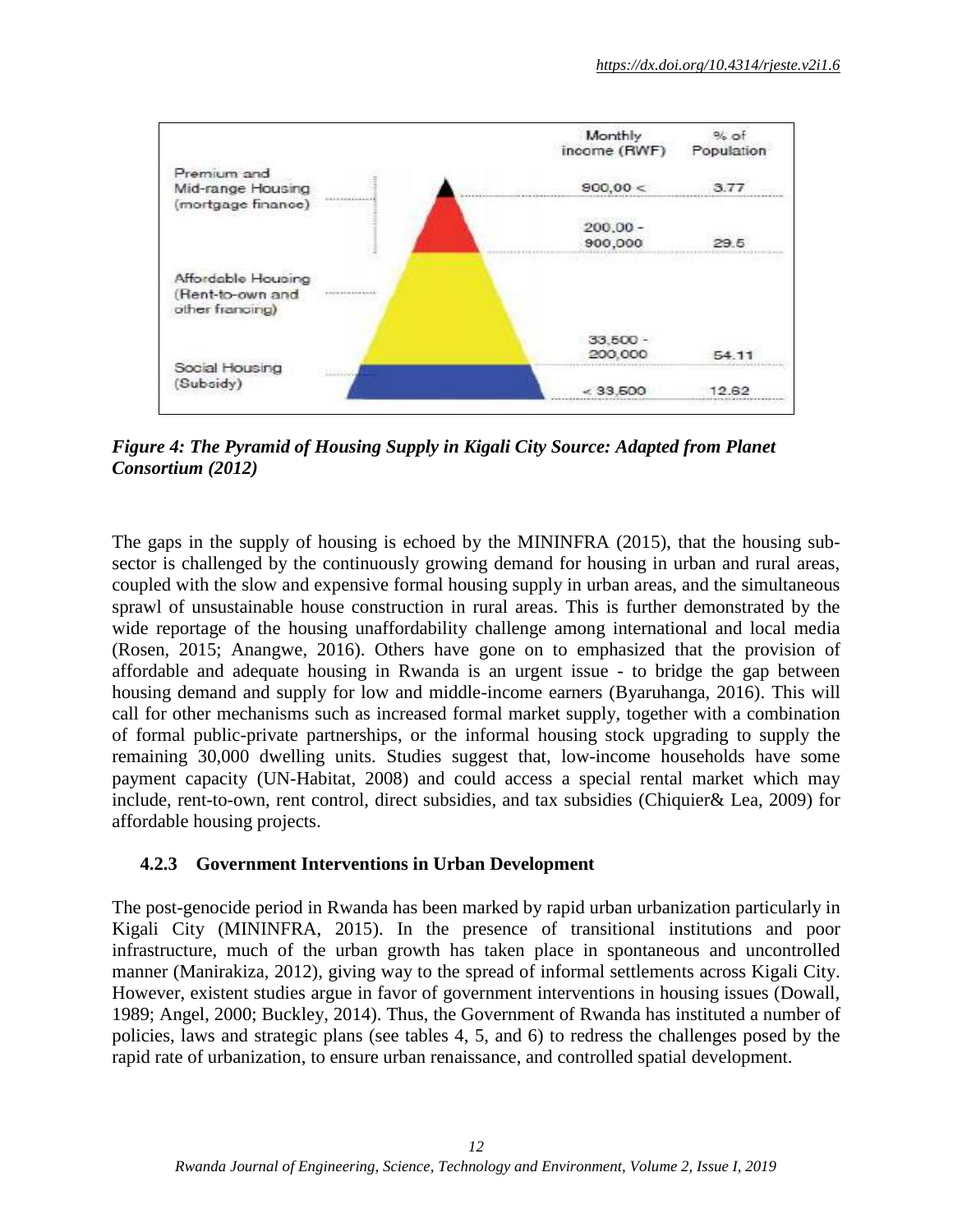| <b>Policies</b>                                   | Year | Objective                                                                                                                                                                                                  | <b>Affordable Housing Context</b>                                                                                                                                                                                                                                                                                                                           |
|---------------------------------------------------|------|------------------------------------------------------------------------------------------------------------------------------------------------------------------------------------------------------------|-------------------------------------------------------------------------------------------------------------------------------------------------------------------------------------------------------------------------------------------------------------------------------------------------------------------------------------------------------------|
|                                                   |      |                                                                                                                                                                                                            | "It acknowledges the need to<br>diversify availability of<br>developable plots to                                                                                                                                                                                                                                                                           |
| <b>Land Policy</b>                                | 2004 | It provides broad national<br>guidelines to land reforms<br>and land management<br>practices in Rwanda.                                                                                                    | accommodate anticipated urban<br>growth. Also, favourable<br>environment for access to<br>finance and affordable building<br>materials will be created and<br>supported" (p.39).                                                                                                                                                                            |
| <b>National Human</b><br><b>Settlement Policy</b> | 2009 | This policy seeks to improve<br>settlement conditions of the<br>urban population in<br>consistency with EDPRS I.                                                                                           | "Rehabilitation of residential<br>areas gives priority to the<br>security of residents through<br>approaches such as rehousing"<br>(Strategy 2.2, p.19).                                                                                                                                                                                                    |
| <b>National Urban</b><br><b>Housing Policy</b>    | 2015 | This policy seeks to ensure<br>adequate living conditions,<br>to enable all residents to<br>access housing, and to<br>establish and<br>anchor both objectives<br>within national policies and<br>programs. | "For a housing development<br>scheme to be considered<br>affordable, it shall offer such<br>types of units, which are in<br>accordance with the real<br>income structure in the<br>concerned area. As an<br>indicative orientation, access to<br>housing is considered<br>affordable, if about a third of<br>the income is spent on it"<br>(Pillar1, p.16). |

*Table 4: Urban Development Policies in Kigali City*

### *Source: Author's Construct, 2017*

With reference to the existing urban development policies, the national urban housing policy in particular acknowledges access to housing as a basic right for every citizen (MININFRA, 2015). The policy also seems to emphasize on the governments' role of enabling the private sector to exhaust the current housing demand in terms of quantity and quality. Particularly, it advances a comprehensive multi-stakeholder approach to encourage more home building (MININFRA, 2015). In addition, the legal frameworks that surround land use management and planning supports individuals' rights to exploit and use land according to the existing plans, which is arguably done in the interests of meeting the master plan objectives.

However, in the past expropriation schemesin Kigali Cityhave rarely involved rehousing options as an alternative to a just compensation, which is normally provided to the affected households. Several studies (Cernea, 1999; Viitanen, 2002), have provided compelling evidence on the negative outcomes of a poor expropriation exercise which may come about as a result of the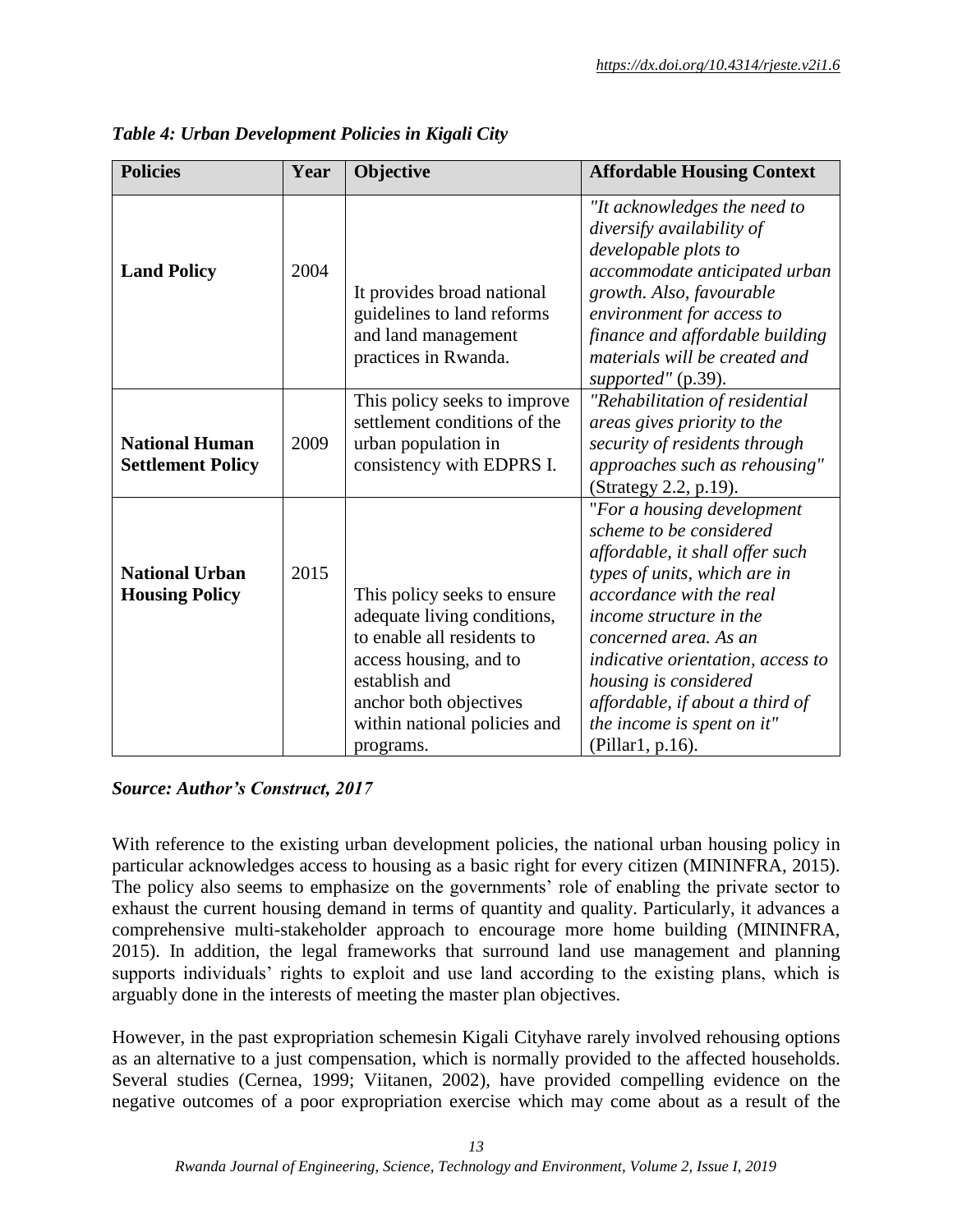uncertain and hypothetical nature of market prices - the property market does not always exist in a form which allows for ready replacement of land and livelihoods. The situation with rising land and house prices in Kigali City (Selina et al., 2015) may seem to suggest that, the housing conditions ofexpropriated populations in most cases generally get worse, than they were before.

Additionally, the definitions provided by the National Urban Housing Policy for "affordability" is inadequate as it does not make any provision for the quality of housing for different income groups, instead it seems to consider the affordability impartially to all people. The lack of clarity in defining affordability may also be the result of the hugely divergent and subjective meanings that are often attributed to the concept (Hulchanski, 1995; Stone, 2006; UN-Habitat, 2011; Smets et al., 2014). This may also confirm the suggestions of Leishman & Rowley (2012), that, when the indicators used to describe housingaffordability are misguided they do not respond adequately to the true incidence of the housing unaffordability problems.

The Land Policy on its own does provide mechanisms to unlock the supply of land for housing. However, Article 8 sites with a total land area of about 55 hectares in the City of Kigali and the 6 Secondary Cities, have been opened for investors through the Districts to develop high density, mixed use housing to help in increasing supply in the short term (CAHF, 2018). Again, the affordability issue has not been succinctly addressed in these new provisions for the supply of housing, and the escalation of housing costs are expected to continue, as land constitutes an integral part of housing construction (World Bank, 2012) any responsive changes in demand, can lead to high house prices (Malpezzi & Mayo, 1997).

| Year<br>Laws                              |      | <b>Objective</b>                                                                                           | <b>Affordable Housing Context</b>                                                                                                                                                  |  |  |
|-------------------------------------------|------|------------------------------------------------------------------------------------------------------------|------------------------------------------------------------------------------------------------------------------------------------------------------------------------------------|--|--|
| <b>Expropriation</b><br>Law               | 2009 | It determines procedures<br>relating to expropriation<br>in the public interest.                           | "Activities of public interests include<br>those undertaken to implement land<br>use and development master plans"<br>(A <sup>r</sup> <i>title</i> 5).                             |  |  |
| Land<br><b>Use</b><br><b>Planning Law</b> | 2012 | It makes provisions the<br>planning of land use and<br>development<br>in<br>Rwanda.                        | "The land use mode may only be<br>changed with the approval of the<br>competent authority and it is done<br>through a written application"<br>(Ariticle 10&11).                    |  |  |
| Condominium<br>Law                        | 2010 | Creates and organises<br>condominiums and sets<br>up procedures for their<br>registration                  | "A type of joint ownership of real<br>estate in which portions of the<br>property are commonly owned and<br>other portions are individually<br>owned" (Article 2).                 |  |  |
| <b>Land Law</b>                           | 2013 | It determines modalities<br>of allocating, acquiring,<br>transferring, using and<br>managing<br>land<br>in | "Land is considered not properly<br>exploited when it is meant for<br>buildings and/or infrastructures is not<br>developed within the period<br>prescribed by competent authority" |  |  |

*Table 5: Urban Development Laws in Kigali City*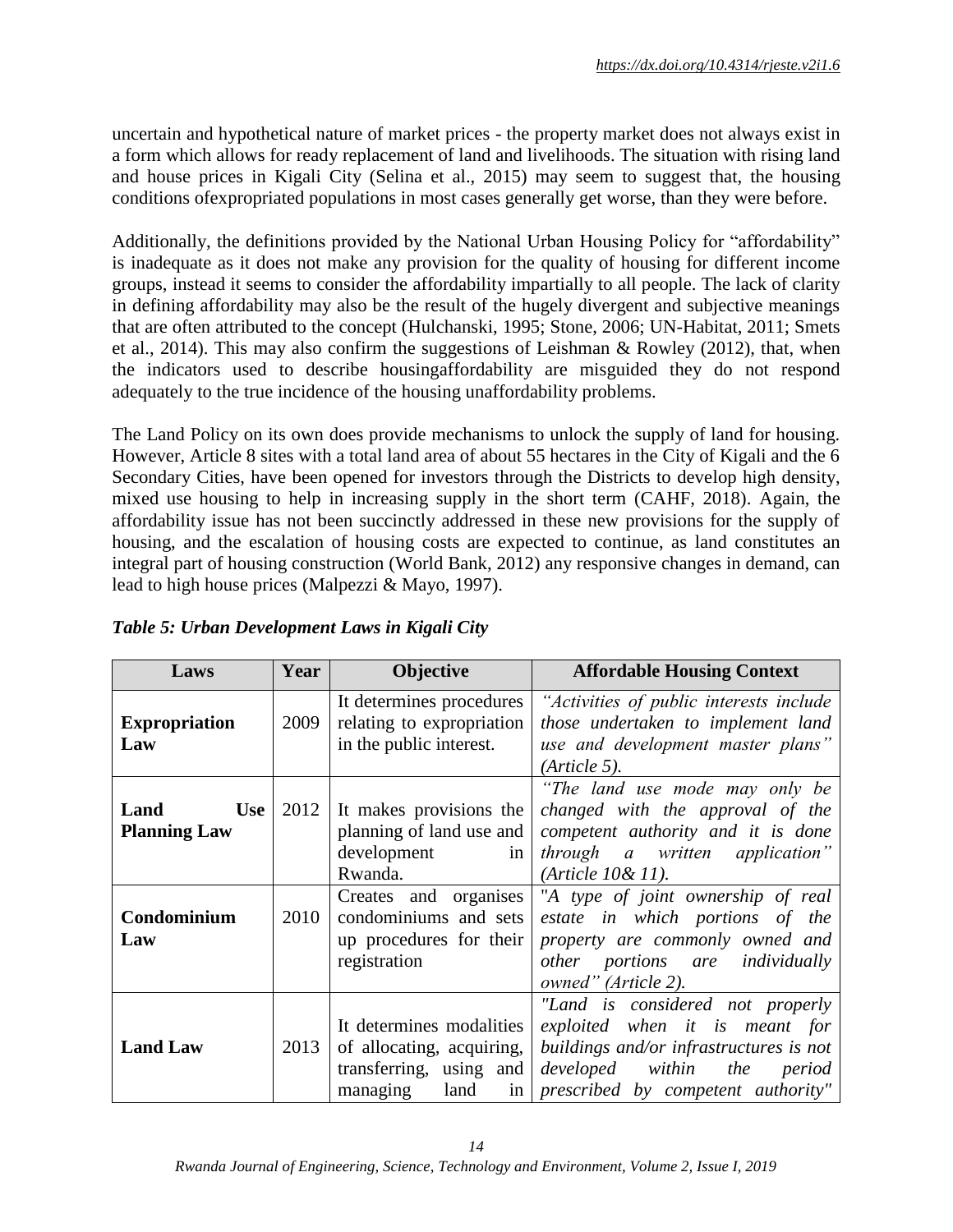| Rwanda. | (Ariticle 41). |  |
|---------|----------------|--|
|         |                |  |
|         |                |  |

## *Source: Author's Construct, 2017*

Among the four key laws for urban development in Kigali City, the Condominium Law tends to supports the efforts of individuals to collectively buy/build and own housing units within a single building. This may be regarded as one of the very ingenious ways of providing affordable housing to low-incomes earners but care should be taken in the allocation of rights to individuals, in the event that a party decides to opt out of the scheme. With regards to the Expropriation Law, it does not provide accurate information and guidelines on how expropriated households would be facilitated to access housing at new locations. Also, the provisions in Article 5 of the same law are stated broadly to involve private interests that do not necessarily benefit the wider community. The outcomes of poorly executed expropriations have been noted to ultimately worsen the housing situation of affected residents (Cernea, 1999; Viitanen, 2002). Additionally, the confiscation of undeveloped lands after a period of 3-years as enshrined in the Land Law could pose a challenge, for poor households who might not have the financial capacity to meet the costs associated with the prescribed housing design standards.

Furthermore, the Government of Rwanda has passed two legal instruments to attract private developers' interests in affordable housing. First among these is the Prime Minister's instructions No. 004/03 of 13/09/2015, which is aimed at determining the conditions and procedures for obtaining government support for affordable housing projects through the provision of basic infrastructure (Republic of Rwanda, 2015b). Additionally, there is a proposed Urban Development Fund, which will financially facilitate public infrastructure delivery and project screening and approvals (MININFRA, 2015). The second legal tool is the Law  $N^{\circ}$  06/2015 of 28/03/2015, relating to investment promotion and facilitation (Republic of Rwanda, 2015b). This instrument is part of a broad range of government strategies to incentivize private investments into affordable housing. It also sets out the conditions for a wide range of incentives provided to developers of affordable housing including tax relaxation, which are major contributors to making housing affordable (Njiru & Moronge, 2013).

In response to the issues of urbanization, the City of Kigali embarked on a planning regime supported by master plan and zoning regulations (OZ Architecture, 2007; Sharma, 2012). Developed in 2007 and approved by the Parliament in 2008, the city's master plan (see table 6), which has been under revision since 2018, supports the segregation of land uses through zoning regulations. The latter are legally binding under the law relating to the planning of land use and development (Manirakiza, 2012).

### *Table 6: Urban Development Plans in Kigali City*

| Plans | Y ear | Objective | <b>Affordable Housing Context</b> |
|-------|-------|-----------|-----------------------------------|
|-------|-------|-----------|-----------------------------------|

*Rwanda Journal of Engineering, Science, Technology and Environment, Volume 2, Issue I, 2019*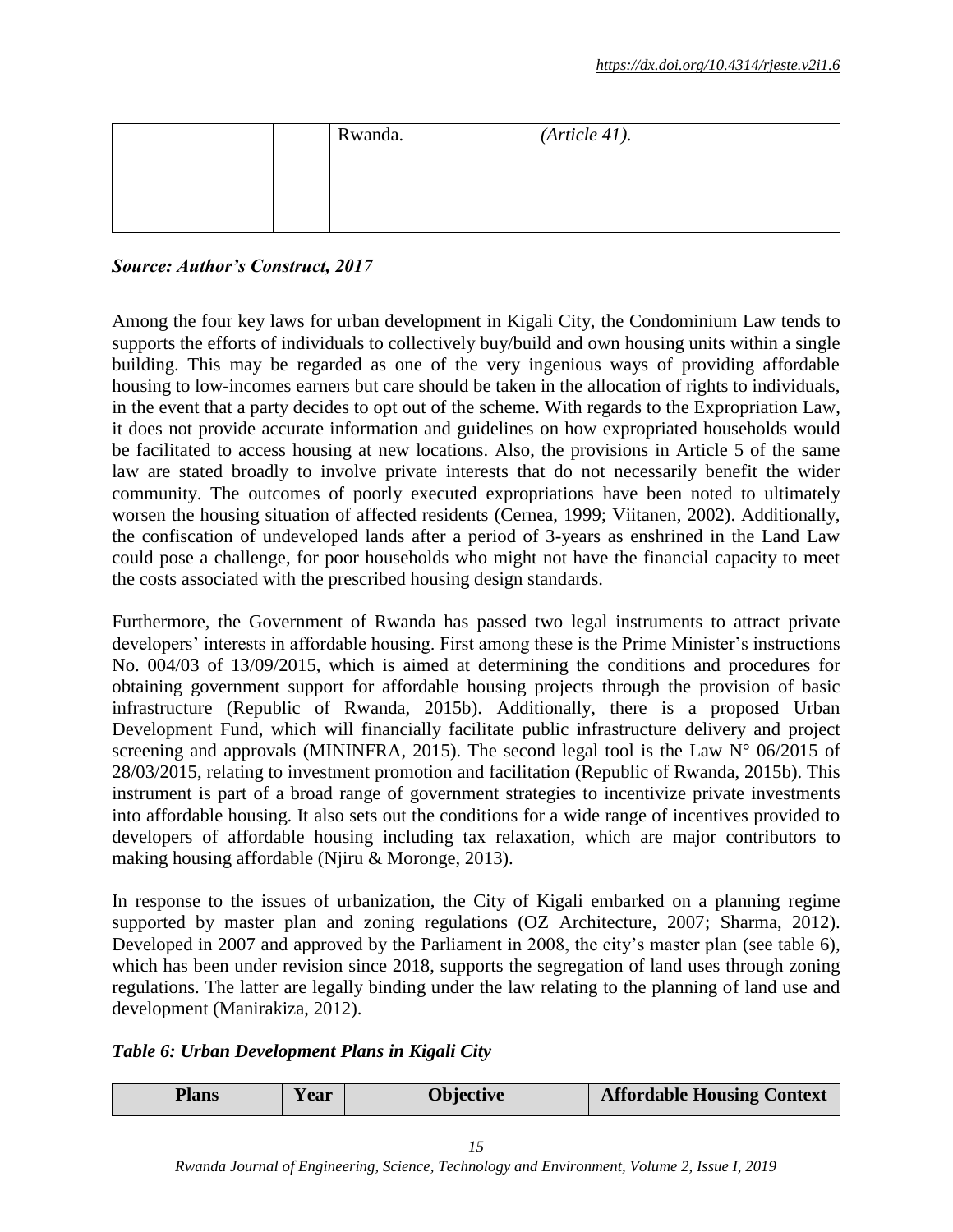| <b>Vision 2020</b>                       | 2002 | It is a long-term multi-<br>sectorial strategic plan with a<br>number of objectives relevant<br>to urbanization and human<br>settlement.                                                                                           | "It sets out strategies to avoid<br>uncontrolled growth by a<br>coordinated planning, and to<br>provide access to basic<br>infrastructure services, such as<br>shelter, electricity and<br>drainage. It relates<br>urbanization to economic<br>growth." |  |
|------------------------------------------|------|------------------------------------------------------------------------------------------------------------------------------------------------------------------------------------------------------------------------------------|---------------------------------------------------------------------------------------------------------------------------------------------------------------------------------------------------------------------------------------------------------|--|
| <b>EDPRS I &amp; II</b>                  | 2008 | It is a mid-term sectorial<br>strategic plan. Phase I was<br>valid between 2008-12 and<br>phase II between 2013-2017.                                                                                                              | "The local governments are<br>responsible for the<br>management of development<br>and urban growth, but are still<br>weak and insufficiently staffed<br>$[]^n$ .                                                                                        |  |
| <b>Kigali City Master</b><br><b>Plan</b> | 2013 | initial<br>It<br>is<br>based<br>$\alpha$<br>plan<br>conceptual<br>master<br>developed in 2007, and forms<br>a broad roadmap for spatial<br>development of the city and<br>features individual physical<br>plans for each district. | It contains detailed land use<br>and zoning plans that will<br>guide the city's anticipated<br>urban design. The housing<br>context of the plan is analysed<br>in details under theme 3.                                                                |  |

*Source: Author's Construct, 2017*

This master plan embodies a comprehensive guide of anticipated growth and development and forms the roadmap to the city's long-term aspiration to be the 'center for urban excellence' (City of Kigali, 2013). More specifically, the master plan envisages the look of Kigali City's urban fabric in the next 50 to 100 years - embodied in detailed development frameworks for each of the city's three districts. These are accompanied by zoning plans and regulations which *"regulate the types of uses, development intensity, the setting and height of buildings on any plot"* (Joshi, 2013, p.2). The ongoing efforts of the Government of Rwanda and other planned interventions to support affordable housing delivery reveals the magnitude of the issue, and how it is treated diligently.

# **4.3 Building Standards and Housing Costs / Prices**

The master plans' clarification on the nature of development permitted and not permitted on individual plots, would ultimately have implication on the delivery cost of different housing typologies in Kigali city as it was evidenced elsewhere (Berrisford, 2014; Habitat, 2016; Buckley, 2014; Greene et al., 2016), and some of these costs are sometimes misguided. There are instances where mid-range housing proposals are categorized as 'affordable' in local marketing portals – as in the case of a recent condominium apartment. Within this apartment the cheapest housing unit was priced at Rwf 28 million (Agutamba, 2015), which is far higher than the upper limit cost / price (Rwf 6.3 million) for an affordable housing unit, as recommended by the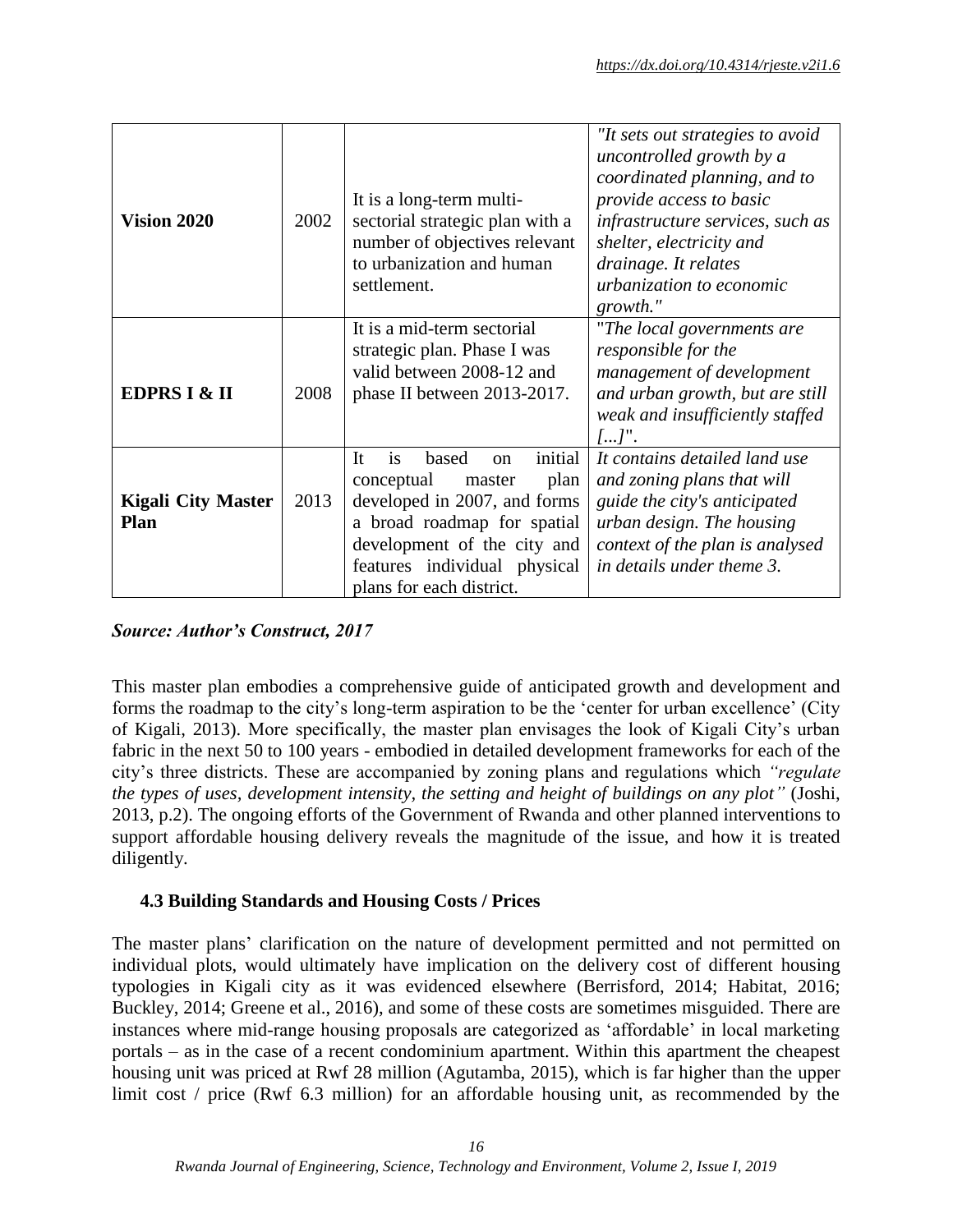National Housing Policy (MININFRA, 2015). In order to trace the cost implication of building and zoning standards on housing development, the cost analysis of building materials for an informal housing typology, is contrasted with that of a typical formal housing unit, which is required by the zoning code for the least restrictive neighborhoods.

## **4.3.1 Cost Analysis of Informal Housing Typologies**

The majority of informal houses in Kigali are built using personal sources of finance, incrementally, depending on the owner's capacity. The construction is largely dependent on the readily available local building materials which also commands cheaper costs. Tables 7 and 8 provide the cost details for using locally sourced material in housing construction, in Kigali.The labor required to build this kind of housing is available locally and comes in at a cheap cost.

*Table 7: Material Cost for an Informal Housing Typology*

| <b>Material</b>                          | Cost (Rwf) Unit |                                         |
|------------------------------------------|-----------------|-----------------------------------------|
| 1 Mud brick                              | 686 $m^2$       |                                         |
| 2 Cement screed flooring                 | 4,504 $m^2$     |                                         |
| 3 Rammed earth walls, with timber struts | 540 $m^2$       |                                         |
| 4 Clay roofing tile                      | 9,996 $m^2$     |                                         |
| 5 Volcanic stone                         | 36,000 $m^3$    |                                         |
| 6 Timber including bamboo                |                 | <b>2,000</b> piece ( $\approx$ 3m long) |
| Mud plaster                              | 300             | m <sup>3</sup>                          |

*Source: Adapted from World Bank (2012)*

*Table 8: Estimated Land Acquisition and Construction Costs for the Cheapest Informal House in a Sub-urban Area (R2A)*

| No. | <b>Description</b>                         | Unit           | Qty | Cost/unit | <b>Total</b> |
|-----|--------------------------------------------|----------------|-----|-----------|--------------|
| I.  | Site acquisition and building permit costs |                |     |           |              |
|     | Estimated land price                       | m <sup>2</sup> | 90  | 30,000    | 2,700,000    |
| 2   | Title transfer costs                       | Rwf            |     | 45,000    | 45,000       |
|     | <b>TOTAL</b>                               |                |     |           | 2,745,000    |
|     |                                            |                |     |           |              |
| II. | <b>House building costs</b>                |                |     |           |              |
|     | Estimated construction cost/sqm            | Rwf            |     | 69,000    | 69,000       |
| 2   | Estimated built-up area for 3-bedroom unit | m <sup>2</sup> |     | 76        | 76           |
|     | <b>TOTAL</b>                               |                |     |           | 5,244,000    |
|     | <b>SUB TOTAL</b>                           |                |     |           | 7,989,000    |

*Source: Adapted from World Bank (2012)*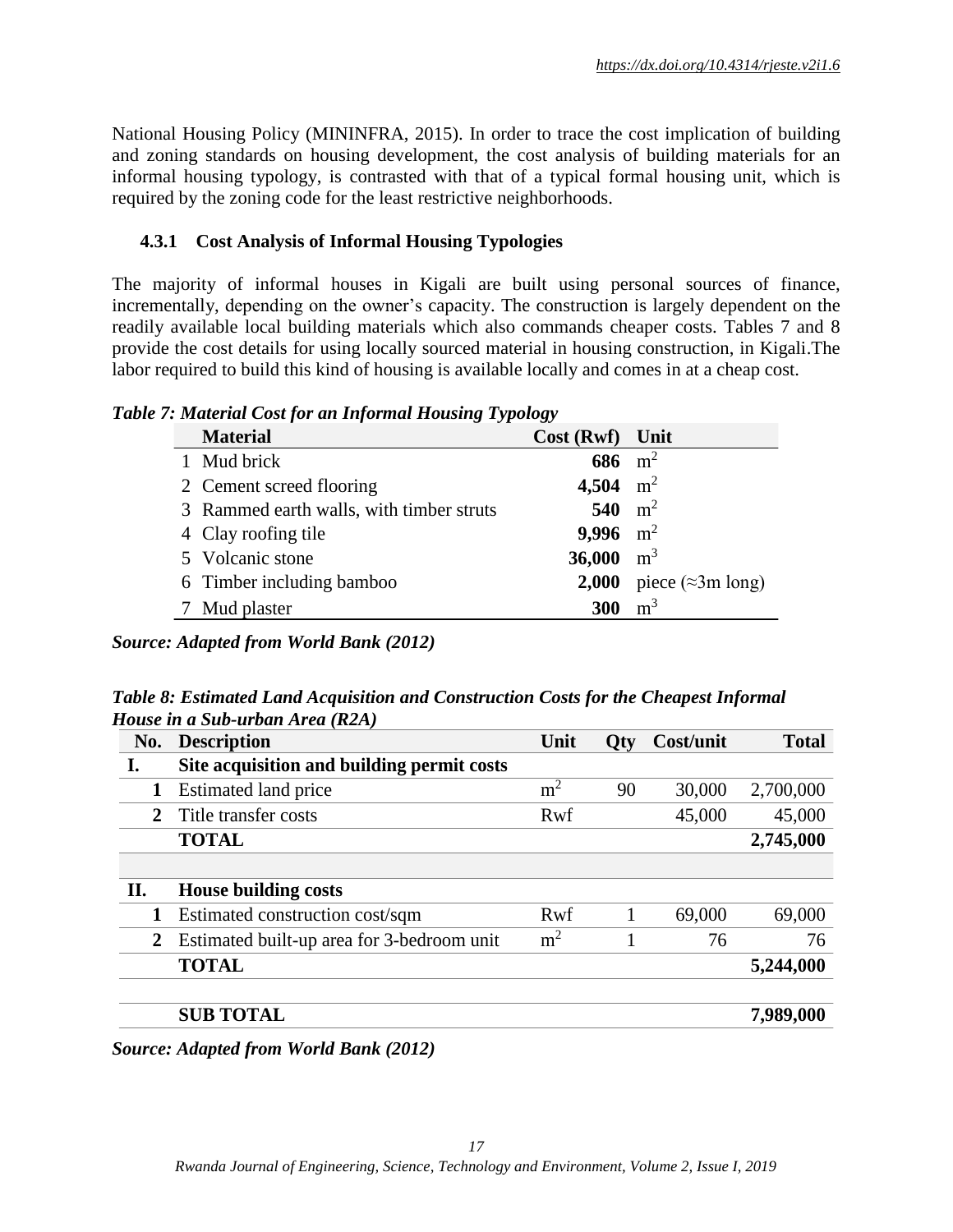The estimated minimum building cost including land for a single-family unit (3-bedrooms) is approximately Rwf 8 million using quotations from the above tables. Practically, this housing typology would be affordable to many of thecity's households, since this rate is not too high when compared to the Rwf 6.3 million set by the MININFRA (2015). Given a flexible loan term, and a proportionate rate of interest, such housing typologies can go farther to meet the housing needs of a greater majority of Kigali City's residents, including those earning less than Rwf 300,000 per month. But there are prevalent disinclinations against these types of housing among policy-makers on the grounds that they are non-modern and regressive (World Bank, 2012). Thus, those types of housing are not permitted under the current land zoning codes (Joshi, 2013), making the plight of many low to medium incomes earners more pronounced in their efforts towards affordable housing (Nduka & Kalu, 1986; Nubi 2008; Kagire, 2014).

## **4.3.2 Cost Analysis of Formal House Typologies**

The master plan and zoning require new forms of urban design atthe city level. In addition, zoning regulations imply the use ofdurable materials as per the building codes. These requirements are also necessary because, high-rise construction is highly encouraged by the currentmaster plan (Sharma, 2012).

Tables 9 and 10, presents the cost analysis of materials fora formal housing unit as per the zoning codes, in Kigali City. There is insufficient local manufacturing capacity - much of the building materials are imported, and this makes them cost higher by the time they arrive in the country (Mathema, 2012). Furthermore, the use of these materials can sometimes require the hiring of foreign skilled labor (Mathema, 2012). Thus, the cheapest formal housing unit (3-bedrooms) including land would cost approximately Rwf 16 million which is relatively expensive for the ordinary residents of Kigali City.

### *Table 9: Material Cost for a Formal House Typology*

|                             | <b>Material</b>             | Cost(Rwf)    | Unit                                          |
|-----------------------------|-----------------------------|--------------|-----------------------------------------------|
|                             | Reinforced cement concrete  | 350,000      | m <sup>3</sup>                                |
| $\mathcal{D}_{\mathcal{L}}$ | Plain cement concrete brick | 26,179       | m <sup>2</sup>                                |
|                             | Hollow concrete block       | 17,079       | m <sup>2</sup>                                |
| 4                           | Fired brick                 | 10,452 $m^2$ |                                               |
|                             | <b>Steel</b>                |              | 230 to 1550 piece (diameter $\leq$ 12m length |
| 6                           | Glass                       |              | 7,000 to 18,000 $m^2$ (thickness $\leq$ 8mm)  |
|                             | Aluminum doors and windows  | 155,037      | m <sup>2</sup>                                |
| 8                           | Granite tile                | 16,000       | m <sup>2</sup>                                |
| 9                           | Ceramic tile                | 8,500        | m <sup>2</sup>                                |
| 10                          | Marble                      | 30,000       | m <sup>2</sup>                                |
|                             | Vitrified tiles             | 6,700        | m <sup>2</sup>                                |

*Source: Adapted from World Bank (2012)*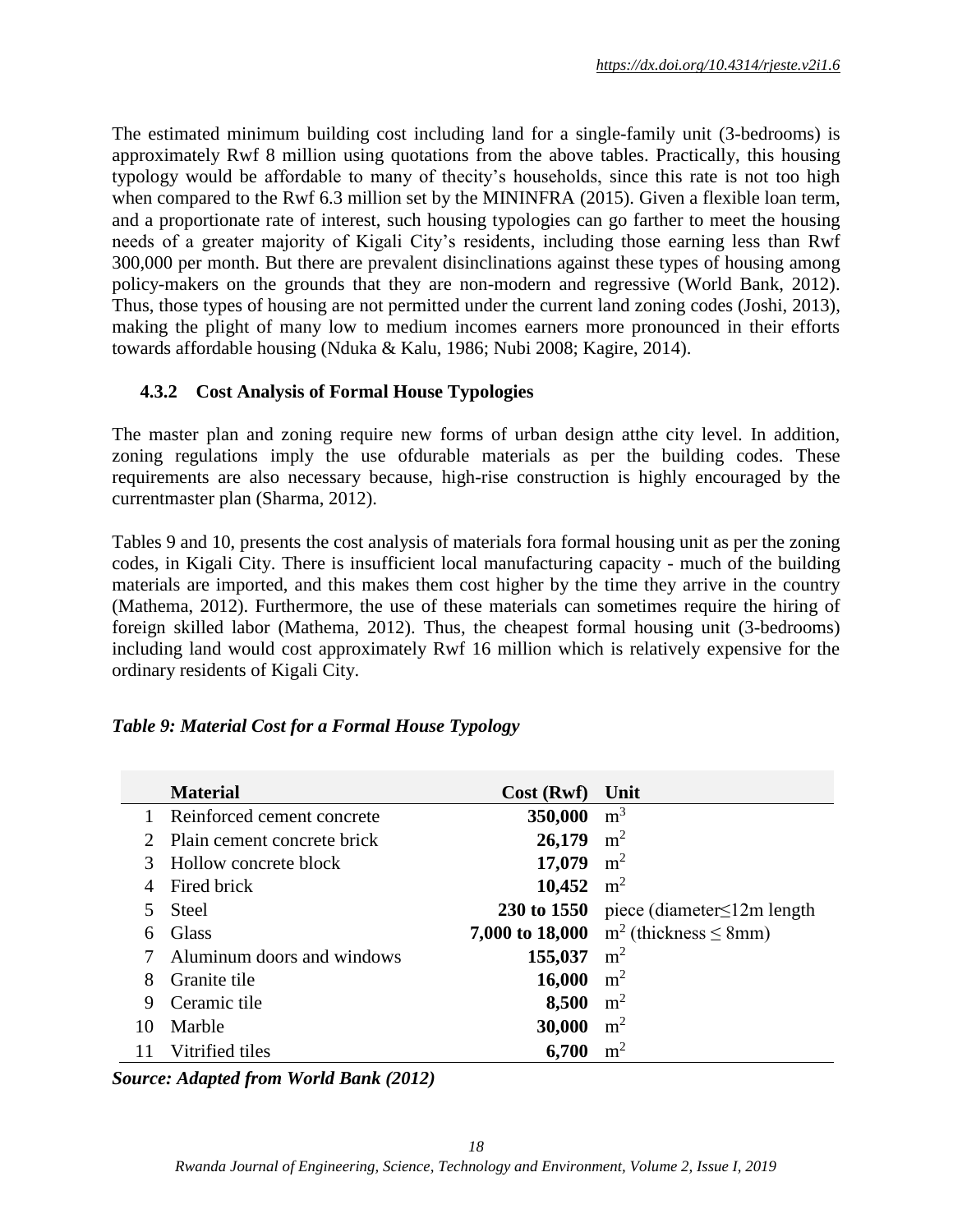| No.            | <b>Description</b>                         | Unit           | <b>Oty</b> | Cost/unit | <b>Total</b> |
|----------------|--------------------------------------------|----------------|------------|-----------|--------------|
| Ι.             | Site acquisition and building permit costs |                |            |           |              |
| 1              | Estimated land price                       | m <sup>2</sup> | 90         | 30,000    | 2,700,000    |
| 2              | Title transfer costs                       | Rwf            |            | 45,000    | 45,000       |
| 3              | Building permit costs                      | Rwf            |            | 186,000   | 186,000      |
|                | <b>TOTAL</b>                               |                |            |           | 2,931,000    |
|                |                                            |                |            |           |              |
| П.             | <b>House building costs</b>                |                |            |           |              |
|                | Estimated construction cost/sqm            | Rwf            |            | 185,000   | 181,000      |
| $\overline{2}$ | Estimated built-up area for 3-bedroom unit | m <sup>2</sup> |            | 70        | 70           |
|                | <b>TOTAL</b>                               |                |            |           | 12,670,000   |
|                | <b>SUB TOTAL</b>                           |                |            |           | 15,601,000   |

*Table 10: Estimated Land Acquisition and Construction costs for the Cheapest Formal House Unit in a Sub-urban Area (R2A)*

### *Source: Adapted from World Bank (2012)*

A practical example of the outcomes of the above analysis for formal housing can be extracted from the zoning requirements for Batsinda neighborhood in Gasabo District, which is one the immediate administrative unit of Kigali City Province (see table 11). In this residentially zoned area, the permitted land uses are affordable low-rise residential housing, and apartments. However, the required building coverage of 60% for landed housing and attached houses (Joshi, 2013), discourages horizontal construction, infavor of vertical construction. The direct consequence of building vertically would require for the use of imported and expensive materials (described in table 11). Compared to other residential zones, these regulations for the Batsinda neighborhoods have been designed to support the development of suburban affordable housing (R2A). Yet the largest portion of low-income households lives in central areas (REMA, 2013; Nduwayezu, 2015). This in itself puts another dilemma on the housing upgrading and resettlement programs.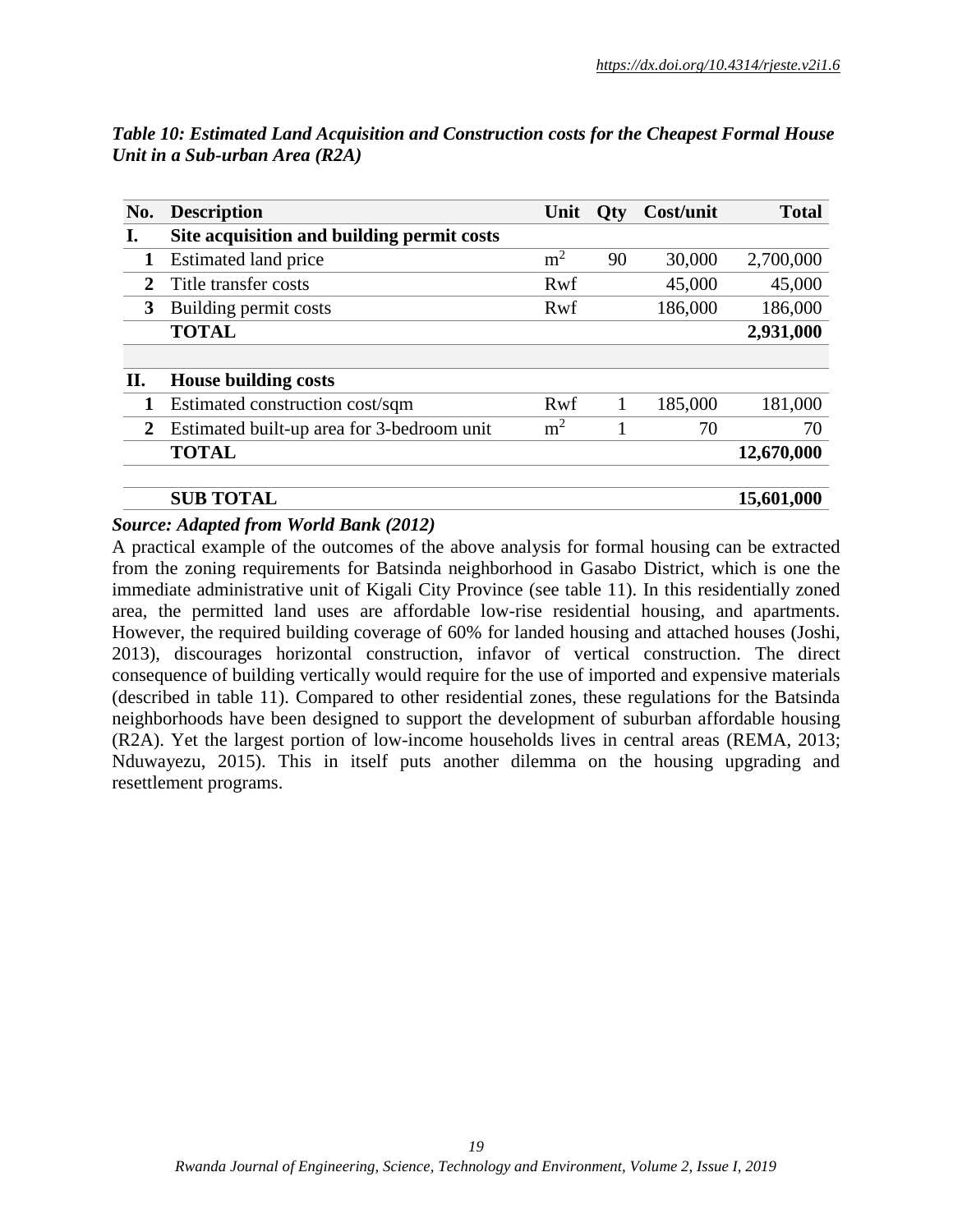| Table 11: Excerpts of Zoning Regulations for Batsinda Neighborhood |  |  |
|--------------------------------------------------------------------|--|--|
|--------------------------------------------------------------------|--|--|

| Specification                      | Regulation                                                                                                                                                                                                                                                                                                                                                                                |
|------------------------------------|-------------------------------------------------------------------------------------------------------------------------------------------------------------------------------------------------------------------------------------------------------------------------------------------------------------------------------------------------------------------------------------------|
| Zone                               | The low-rise residential district (R2A)                                                                                                                                                                                                                                                                                                                                                   |
| General description                | The purpose of R2A District is to create an affordable low-rise housing<br>district by allowing higher building coverage and higher intensity low-rise<br>development in suburban new towns.                                                                                                                                                                                              |
| Permitted uses                     | • Low rise apartments<br>• Townhouses                                                                                                                                                                                                                                                                                                                                                     |
| Minimum lot size                   | Type 1: • Lot size of 90 m2 for landed housing development, semi-detached<br>& attached houses                                                                                                                                                                                                                                                                                            |
|                                    | Type 2: • Minimum lot size of 600 m2 for multi-family apartments. All<br>developments need to provide minimum of 90 Dwelling Units                                                                                                                                                                                                                                                        |
| Building coverage                  | • 40% for apartment<br>· 60% for landed house, attached houses                                                                                                                                                                                                                                                                                                                            |
| Maximum Floor<br>Area Ration (FAR) | $\cdot$ 1.4 maximum                                                                                                                                                                                                                                                                                                                                                                       |
| Existing buildings                 | Additions and alterations necessary to retain an existing approved legally non-<br>conforming building and its use in good order and repair will be allowed,<br>subject to:                                                                                                                                                                                                               |
|                                    | • No material changes in use which does not comply with the prevailing<br>zoning regulations;<br>• No further increase in floor area of the existing non-conforming use<br>• Any additional floor area required for the non-conforming use will:<br>• Be subject to the evaluation and approval of the City of Kigali, One Stop<br>Centre; and<br>• Not to exceed 10% of the existing use |

#### *Source: Adapted from Joshi (2013, p.30)*

Manirakiza (2014), suggests for zoning tools to be flexible – guiding instruments that are aimed at sustainable inclusive urban development. In other words, flexibility in master plan implementation is necessary to regulate these high-rise buildings supply proportional to their demand, and also explore other instruments that may help to make financing available to boost the supply of housing.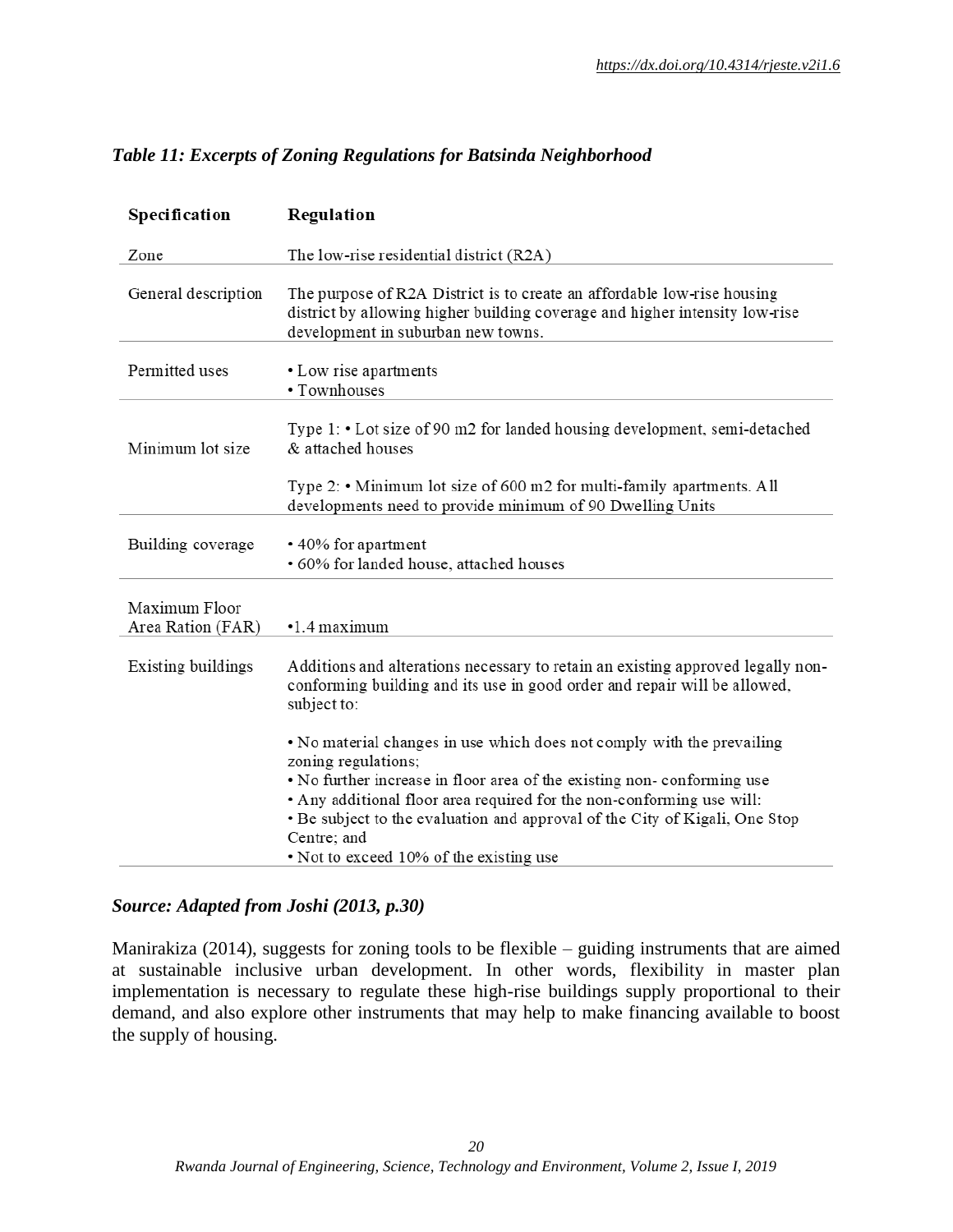#### **5. Conclusions and Recommendations**

This paper explored the links between zoning-based planning systems and the declining rate of affordable housing, for low to medium income earners in the City of Kigali. Previous studies in locations such as the USA, Brazil, Malaysia and Cameroun suggested astrong correlation between zoning strictness and rise in housing costsand prices.

The findings of the current study found that, the City of Kigali is committed to addressing the effects of uncoordinated urbanization, which reigned its landscapes for many decades. This is reflected in the existing policy and regulatory frameworks, which encourage city authorities to segregate incompatible land uses and undertake large-scale gentrification projects to meet the masterplan's outlook. However, there are discrepancies between its assumptions and the existing socio-economic conditions, which tends to impose huge costs on housing. The provisions of the current master plan and zoning codes do not respond adequately to the immediate housing needs of low-income communities - instead, they seem to further undermine their traditional means of access to affordable housing. While the majority of residents of Kigali City are constrained by income, only a small proportion can effectively access mortgage loans from the financial institutions.

This study also noticed that, the housing typologies that are permitted under the zoning regulations largely require for the use of imported materials, labor and technology which are not locally available. Thus, the poor can hardly afford the resultant housing costs without subsidies, while high-end housing development flourishes only to benefit less than 5% of the city's population. Thus, together with the government's efforts as an enabler of affordable housing, this study suggests for a more direct involvement in housing development. Additionally, there is the need to develop alternative housing finance mechanisms to facilitate those in lower-income distributions, to access funds under more flexible loan terms.

This study proposes further explorations which will apply cutting edge econometrics procedures to capture more precise changes in housing costs and prices, as a result of the restrictions of the master plan and zoning ordinances which are currently in force in Kigali City. Also, further research is needed to establish a database for housing affordability and to adapt this concept to the context of Kigali City. This could serve as a basis to identify beneficiaries of future affordable housing projects, and to monitor affordability indices as an important indicator for quality of life within Kigali City.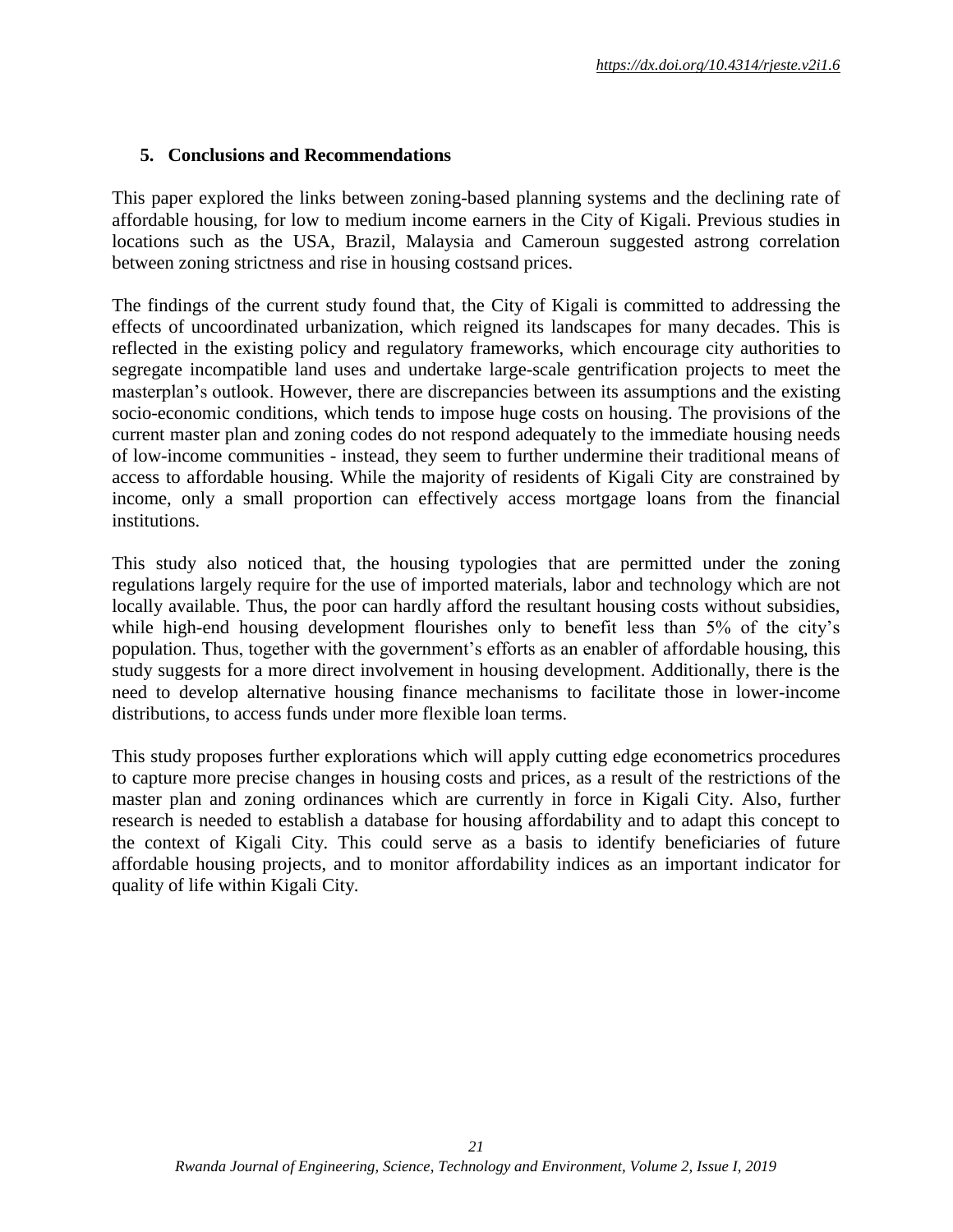#### **6. References**

- Agutamba, K., 2015. *Homeowners Worried as Housing Deal Teeters*. *The New Times*. p.1. Available at: <http://www.newtimes.co.rw/section/article/2015-01-21/185158/> (Accessed June 23, 2018).
- Anangwe, E., 2016. *The Debate on Availability and Affordability of Housing in Rwanda.*
- Angel, S., 2000. *Housing Policy Matters: A Global Analysis.* New York: Oxford University Press.
- Beall, J. & Fox, S., 2009. *Cities and Development*. London: Routledge.
- Berrisford, S., 2014. *The Challenge of Urban Planning Law Reform in African Cities*. In S. Parnell & E. Pieterse, eds. Africa's Urban Revolution. New York, pp. 167–183.
- Biderman, C., 2008. *Informality in Brazil: Does Urban Land Use and Building Regulation Matter?*
- Boehm, T. P., 1993. *Income, Wealth Accumulation, and First Time Homeownership: An Intertemporal Analysis*. Journal of Housing Economics 3, no. 1: 217–32.
- Booth, P., 1995. *Zoning or Discretionary Action: Certainty and Responsiveness in Implementing Planning Policy*. Journal of Planning Education and Research, 14(2), pp.103–112.
- Bryman, A., 2016. Social Research Methods 5th ed., Oxford: Oxford University Press.
- Buckley, R., 2014. *Affordable Housing in Rwanda: Opportunities, Options and Challenges: Some Perspectives from the International Experience*. In Rwanda National Forum on Sustainable Urbanization. Kigali: The Centre for International Growth.
- Byaruhanga, F., 2016. *How Rwanda can Solve Affordable Housing Challenge*. *The New Times*, p.1. Available at:<http://www.newtimes.co.rw/section/article/2016-05-31/200338/> (Accessed June 15, 2016).
- Center for Affordable Housing Finance in Africa, 2018. *Housing Finance in Africa: A Review of Africa's Housing Finance Markets*. Johannesburg, South Africa.
- Cernea, M. M., 1999. *The Economics of Involuntary Resettlement: Questions and Challenges*. The International Bank for Reconstruction and Development / The World Bank, Washington D. C.
- Chiquier, L., & Lea, M., 2009. *Housing Finance Policy in Emerging Market*. Washington: The World Bank, London.
- City of Kigali, 2013. *Kigali City Master Plan Report*. Available at: [http://www.kigalicity.gov.rw/fileadmin/Template/Documents/reports/KIF\\_29.01.](http://www.kigalicity.gov.rw/fileadmin/Template/Documents/reports/KIF_29.01.2014_Master_Plan_Presentation.pdf) [2014\\_Master\\_Plan\\_Presentation.pdf](http://www.kigalicity.gov.rw/fileadmin/Template/Documents/reports/KIF_29.01.2014_Master_Plan_Presentation.pdf) (Accessed June 17, 2016).
- Creswell J. W., & Plano Clark, V. L. (2011). *Designing and Conducting Mixed Methods Research.* (2nd Ed.). Thousand Oaks, CA: Sage.
- Creswell, J. W., 2003. *Research Design: Qualitative, Quantitative Methods and Mixed Methods Approaches.* (2nd ed.), London: Sage.
- Creswell, J. W., 2009. *Research Design: Qualitative, Quantitative and Mixed Approaches.* (3rd Edition), London: Sage.
- Devas, N., 2001. *Does City Governance Matter for the Urban Poor?* International Planning Studies, 6(4), pp.393–408.
- Di, Z. X., & Liu, X., 2007. *The Importance of Wealth and Income in the Transition to Homeownership*. Cityscape 9, No. 2: 137-52.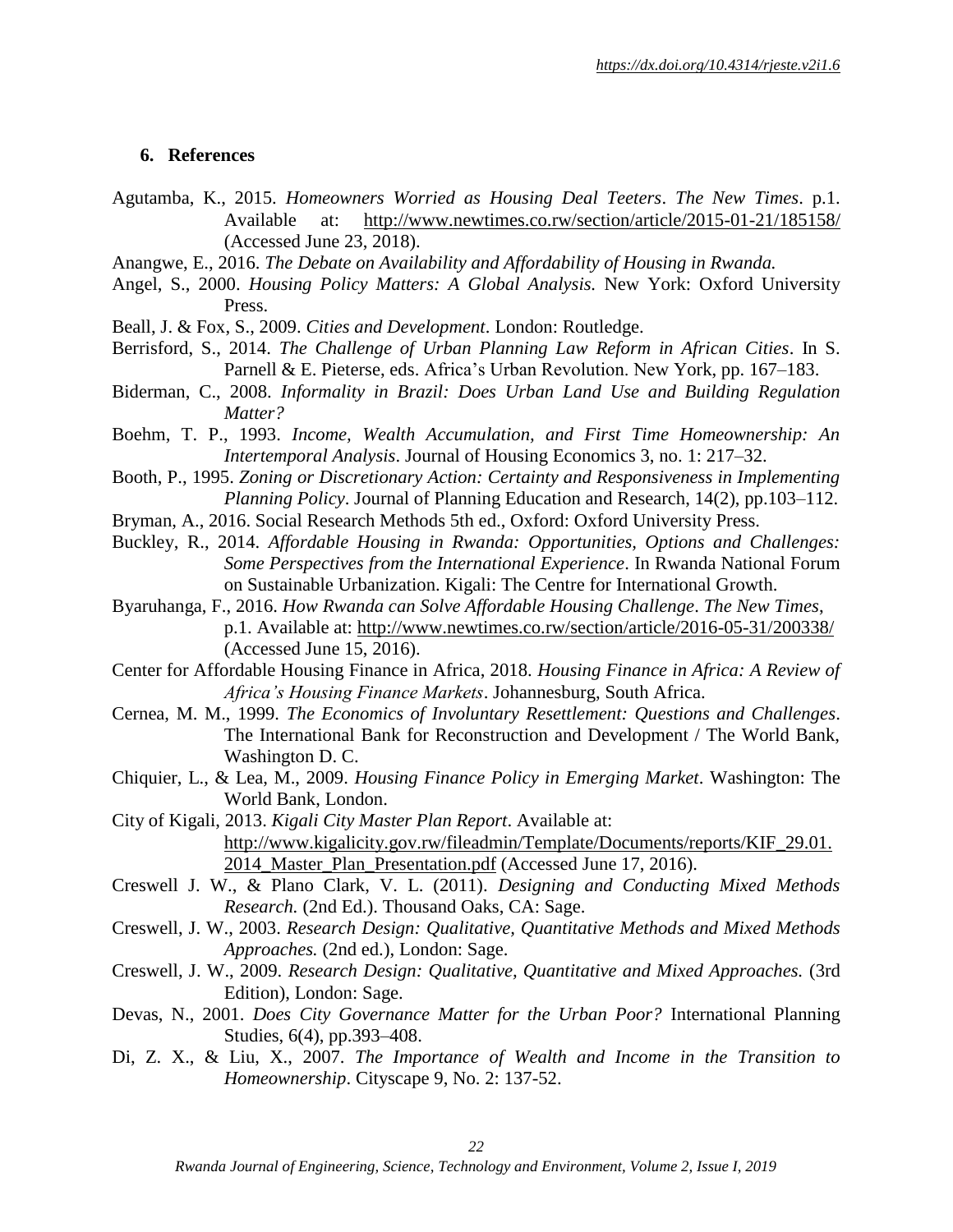- Dowall, D. E. & Clarke, G., 1996. *A Framework for Reforming Urban Land Policies in Developing Countries*. Washington, DC.
- Dowall, D. E., 1989. Bangkok: *A Profile of an Efficiently Performing Housing Market*. Urban Studies, 26, 327-339.
- Drew, R. B., & Herbert, C., 2013. *Post-Recession Drivers of Preferences for Homeownership*. Housing Policy Debate 23, no. 4: 666-87.
- Farthing, S., 2016. *Research Design in Urban Planning: A Student's Guide*. London: Sage.
- Finscope, 2015. *Financial Inclusion in Rwanda 2015*. Available at: <https://finmark.org.za/financial-inclusion-in-rwanda-2016/> (Accessed June 10, 2016).
- Fischel, W. A., 1995. *Regulatory Takings: Law, Economics and Politics.* Cambridge: Harvard University Press.
- Fischel, W., 1999. *Zoning and Land Use Regulation. Encyclopedia of Law and Economics*. pp.403–442.
- Fox, S. & Goodfellow, T., 2016. *Cities and Development.* (2nd ed.), New York: Routledge.
- Gabriel, S., & Painter, G., 2003. *Pathways to Homeownership: An Analysis of the Residential Location and Homeownership Choices of Black Households in Los Angeles*. Journal of Real Estate Finance and Economics 27, no. 1: 87-109.
- Gan, Q. & Hill, R. J., 2009. *Measuring Housing Affordability: Looking Beyond the Median*. Journal of Housing Economics.
- Glaeser, E. L. & Gyourko, J., 2002. *The Impact of Zoning on Housing Affordability.* Cambridge.
- Glaeser, E. L. & Gyourko, J., 2003. *The Impact of Building Restrictions on Housing Affordability*. FRBNY Policy Review, (June), pp.21–39.
- Goldblum, C., 2008. *Planning the World Metropolis on an Island-City Scale: Urban Innovation as a Constraint and Tool for Global Change*. In W. Tai-Chee, B. Yuen, & C. Goldblum, eds. Spatial Planning for Sustainable Singapore. Singapore: Springer.
- Gonzalez, S., 2011. *Bilbao and Barcelona 'in Motion'. How Urban Regeneration 'Models' Travel and Mutate in the Global Flows of Policy Tourism*. Urban Studies, 48(7), pp.1397–1418.
- Goodfellow, T., 2013. *Planning and Development Regulation Amid Rapid Urban Growth: Explaining Divergent Trajectories in Africa*. Geoforum, 48, pp.83–93.
- Greene, J. C., Caracelli, V. J. & Graham, W. F., 2016. *Toward a Conceptual Framework for Mixed-Method Evaluation Designs.* 11(3), pp.255–274.
- Harney, B., 2009. *Economics of Exclusionary Zoning and Affordable Housing.* Stetson Law Review, 38(91), p.459.
- Haurin, D. R. & Rosenthal, S. S., 2004. *The Sustainability of Homeownership: Factors Affecting the Duration of Homeownership and Rental Spells.* Washington: U.S. Department of Housing and Urban Development, Office of Policy Development and Research.
- Healey, P. & Upton, R. (Eds), 2010. *Crossing Borders: International Exchange and Planning Practices.* RTPI Library Series. London and New York, NY: Routledge.
- Healey, P. & Williams, R., 1993. *European Urban Planning Systems: Diversity and Convergence.* Urban Stud Urban Studies, 30(45), pp.701–720.
- Healey, P., 2013. *Circuits of knowledge and techniques: The Transnational Flow of Planning Ideas and Practices*. International Journal of Urban and Regional Research, 37(5), pp.1510–1526.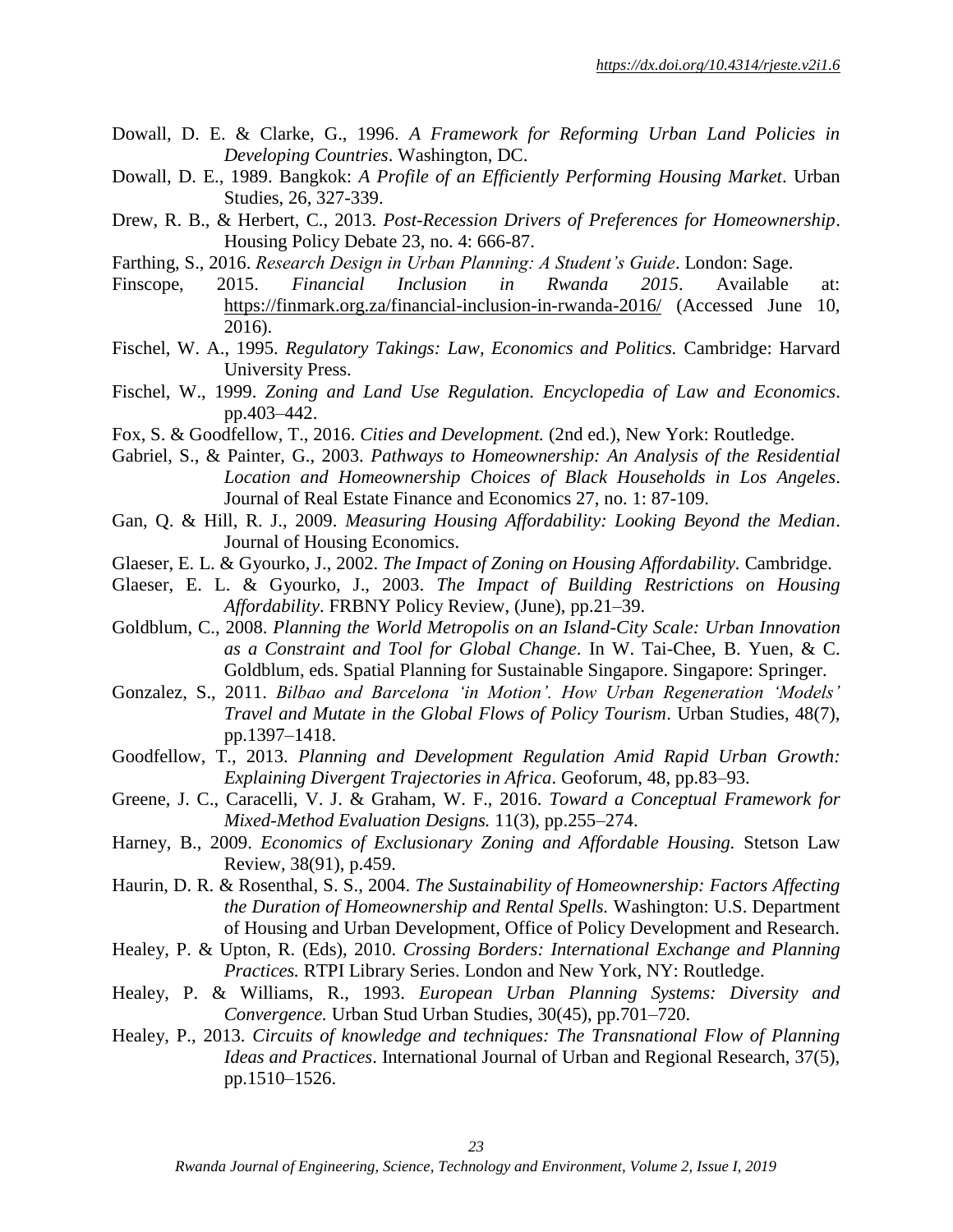- Hui, E. C. M. & Ho, V. S. M., 2003. *Does the Planning System Affect Housing Prices? Theory and Evidence from Hong Kong*. Habitat International, 27(3), pp.339–359.
- Hulchanski, J. D., 1995. *The Concept of Housing Affordability: Six Contemporary Uses of the Housing Expenditure-to-income Ratio*. Housing Studies, 10(4).
- Ikeda, S. & Washington, E., 2015. *How Land-Use Regulation Undermines Affordable Housing.* Arlington: Mercatus Center-George Mason University.
- Joshi, S., 2013. *Gasabo District Zoning Plan*. p.159.
- Kagire, M., & Mfitimana, V., 2014. *High Rent Drives Traders out of Kigali Malls, Markets. The East Africa*, p.1. Available at: [http://www.theeastafrican.co.ke/rwanda/News/High-rent-drives-traders-out-of-](http://www.theeastafrican.co.ke/rwanda/News/High-rent-drives-traders-out-of-Kigali-malls-and-markets/1433218-2450460-wy3k6w/index.html)[Kigali-malls-and-markets/1433218-2450460-wy3k6w/index.html\(](http://www.theeastafrican.co.ke/rwanda/News/High-rent-drives-traders-out-of-Kigali-malls-and-markets/1433218-2450460-wy3k6w/index.html)Accessed on July 4, 2017).
- Kayden, J. S., 2004. *Reconsidering Zoning: Expanding an American Land-Use Frontier*. American Planning Association, 1(4), pp.1–15.
- Khan, S., Kanyiginya, V., Kiema, J., Lengoiboni, M. N., Tumusherure, W., Ngabo, V., Hassan, R. M., & Damascene, S. J., 2015*. Influence of Urban Land Policies on Land Markets and People's Livelihoods in Urban Rwanda*. In 2015 World Bank Conference on Land and Poverty. DC: World Bank.
- Kolesnikov-Jessop, S., 2010. *Singapore Exports its Government Expertise in Urban Planning. The New York Times*, p.1. Available at: http://www.nytimes.com/2010/04/28/business/global/28urban.html? $r=0$ (Accessed June 15, 2016).
- Lai, L. & Chung, W., 1994. *The Economics of Land-Use Zoning: A Literature Review and Analysis of the Work of Coase.*The Town Planning Review, 65(1), pp.77–98.
- Leishman, C. & Rowley, S., 2012. *Affordable Housing*. In D. F. Clapham, W. A. Clark, & K. (Eds) Gibb, eds. The Sage Handbook of Housing Studies. London: Sage, pp. 379– 396.
- Lens, M. C. & Monkkonen, P., 2015. *Do Strict Land Use Regulations Make Metropolitan Areas More Segregated by Income?* Journal of the American Planning Association,  $82(1)$ , pp.6–21.
- Malpezzi, S. & Mayo, S. K., 1997. *Getting Housing Incentives Right: A Case Study of the Effects of Regulation, Taxes, and Subsidies on Housing Supply in Malaysia,* Land Economics. 73(3), pp.372–391.
- Manirakiza, V., 2012. *Urbanization Issue in the Era of Globalization: Perspectives for Urban Planning in Kigali.* In 4th Annual Conference on Social Studies for Community Cohesion and Sustainable Development. Kigali, pp. 1–19.
- Manirakiza, V., 2014. *Promoting Inclusive Approaches to Address Urbanization Challenges in Kigali*. African Review of Economics and Finance, Vol 6, No 1.
- Mathema, A., 2012. *Addressing Affordable Housing in a Modernizing City: The Rwanda Experience*. In Sixth Urban Research and Knowledge Symposium. DC: World Bank.
- Mayer, C. J. & Somerville, C. T., 2000. *Land Use Regulation and New Construction*. 30, pp.639–662.
- Mayo, S. K. & Angel, S., 1993. *Housing: Enabling Markets to Work*., Washington, DC.
- Megbolugbe, I. F., Marks, A. P., & Schwartz, M. B., 1991. *The Economic Theory of Housing Demand: A Critical Review*. Journal of Real Estate Research 6, no. 3: 381-93.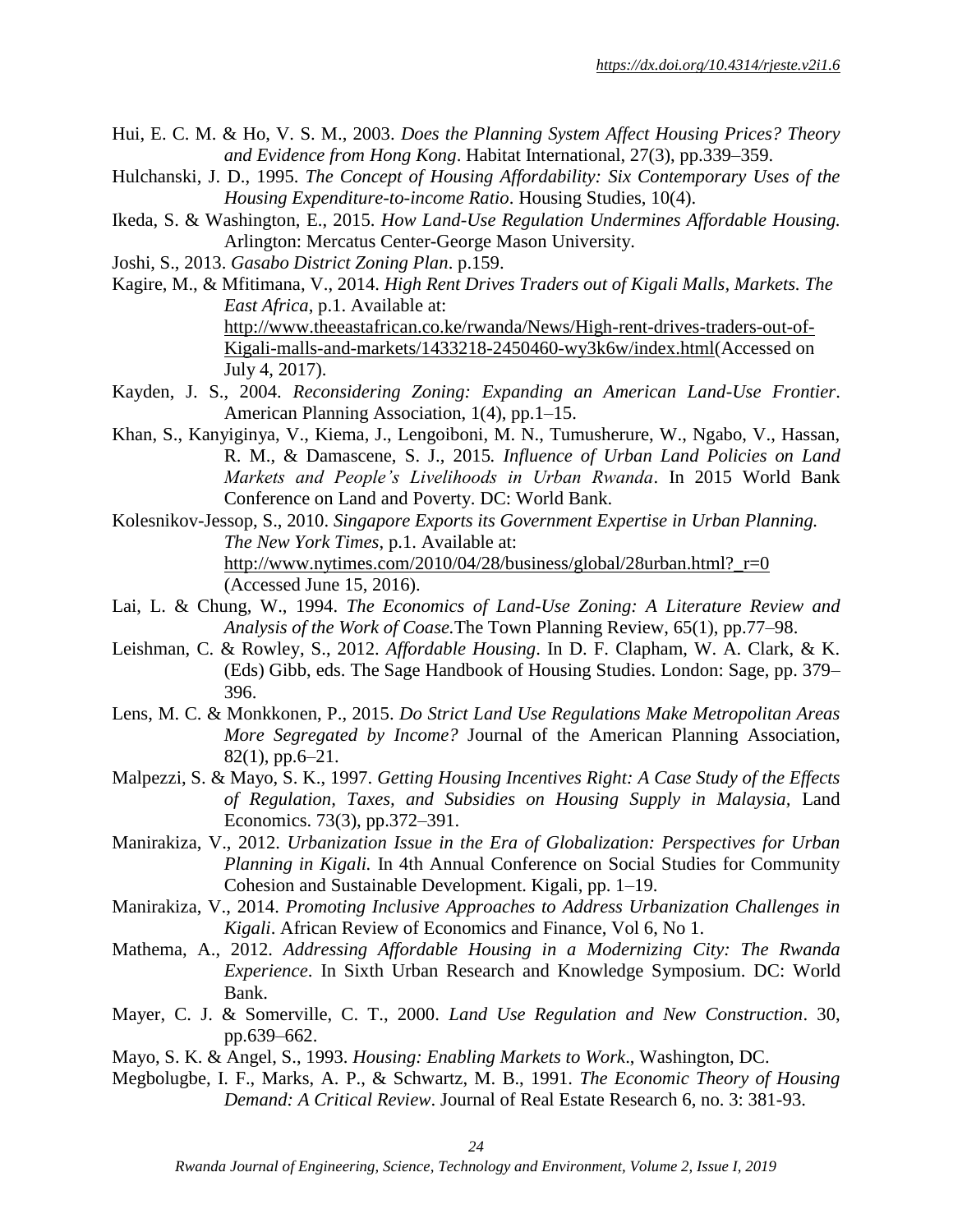MININFRA, 2015. *National Housing Policy. National Housing Policy*. pp.1–50.

- Molina-Azorin, J. F. (2011). *The Use and Added Value of Mixed Methods in Management Research*. Journal of Mixed Methods Research, 5(1), 7-24.
- Monkkonen, P., 2013. *Urban Land-Use Regulations and Housing Markets in Developing Countries: Evidence from Indonesia on the Importance of Enforcement*. Land Use Policy, 34, pp.255–264.
- Morse, J. M., & Chung, S. E. (2003). *Toward Holism: The Significance of Methodological Pluralism*. International Journal of Qualitative Methods, 2(3), 1-12.
- Nasr, J. & Volait, M., 2003. *Urbanism: Imported or Exported?* Chichester: Wiley-Academy.
- Nduka, E. C., & Kalu, I. E., 1986. *Economic Analysis of Waste Management in Nigeria*. Journal of Applied Sciences and Environmental Management, Vol. 6, No. 1, June, 2002, pp. 64-68.
- Nduwayezu, G., 2015. *Modeling Urban Growth in Kigali City Rwanda*. University of Twente.
- Ngoboka, I., 2015. *City Mayor Calls for Optimum Land Use in Kigali. The New Times*. Available at: <http://www.newtimes.co.rw/section/article/2015-02-11/185866/> (Accessed on June 10, 2016).
- NISR, 2016a. *Labor Force Survey 2016.* Kigali.
- NISR, 2016b. *Rwanda Integrated Household Living Conditions Survey (EICV) 2013/2014*. Kigali.
- Njiru, M. M., & Moronge, M., 2013. *Factors Affecting Growth of Mortgage Industries in Kenya: A Case Study of National Housing Corporation*. International Journal of Social Sciences and Entrepreneurship. 1 (7), 26-35.
- Njoh, A. J., 1995. *Building and Urban Land-Use Controls in Developing-Countries - a Critical-Appraisal of the Kumba (Cameroon) Zoning-Ordinance*. Third World Planning Review, 17(3), pp.337–356.
- Njoh, A. J., 2003. *Planning in Contemporary Africa: The State, Town Planning and Society in Cameroon.* Hampshire: Ashgate Publishing Limited.
- Nkurunziza, J. D., Ndikumana, L., & Nyamoya, P., 2016. *The Financial Sector in Burundi: An Investigation of Its Efficiency in Resource Mobilization and Allocation.* In African Successes. Volume III: Modernization and Development. (p. 103 – 156). University of Chicago Press.
- Nubi, O. T., 2008. *Affordable Housing Delivery in Nigeria*. The South African Foundation International Conference and Exhibition, Cape Town, pp 1- 18.
- Okpala, D., 2009. *Regional Overview of the Status of Urban Planning and Planning Practice in Anglophone (Sub-Saharan) African Countries*. Ibadan.
- OZ Architecture, 2007. *Kigali Conceptual Master Plan.* Kigali.
- Planet Consortium, 2012. *Housing Market Demand, Housing Finance and Housing Preferences for the City of Kigali*.
- Potter, J. & Wetherell, M., 1994. *Analyzing Discourse*. In A. Bryman & R. G. Burgess, eds. Analyzing Qualitative Data. London: Routledge.
- Quigley, J. M. & Raphael, S., 2004. *Is Housing Unaffordable? Why Isn't it More Affordable? Trends in the Rental and Owner-Occupied Housing Markets: The Past 40 Years*. Journal of Economic Perspectives-Volume, 18(1-Winter), pp.191–214.
- Quigley, J. M., 2007. *Regulation and Property Values in the United States: The High Cost of Monopoly*. pp.46–67.
- REMA, 2013. *Kigali State of Environment and Outlook Report 2013*. Kigali.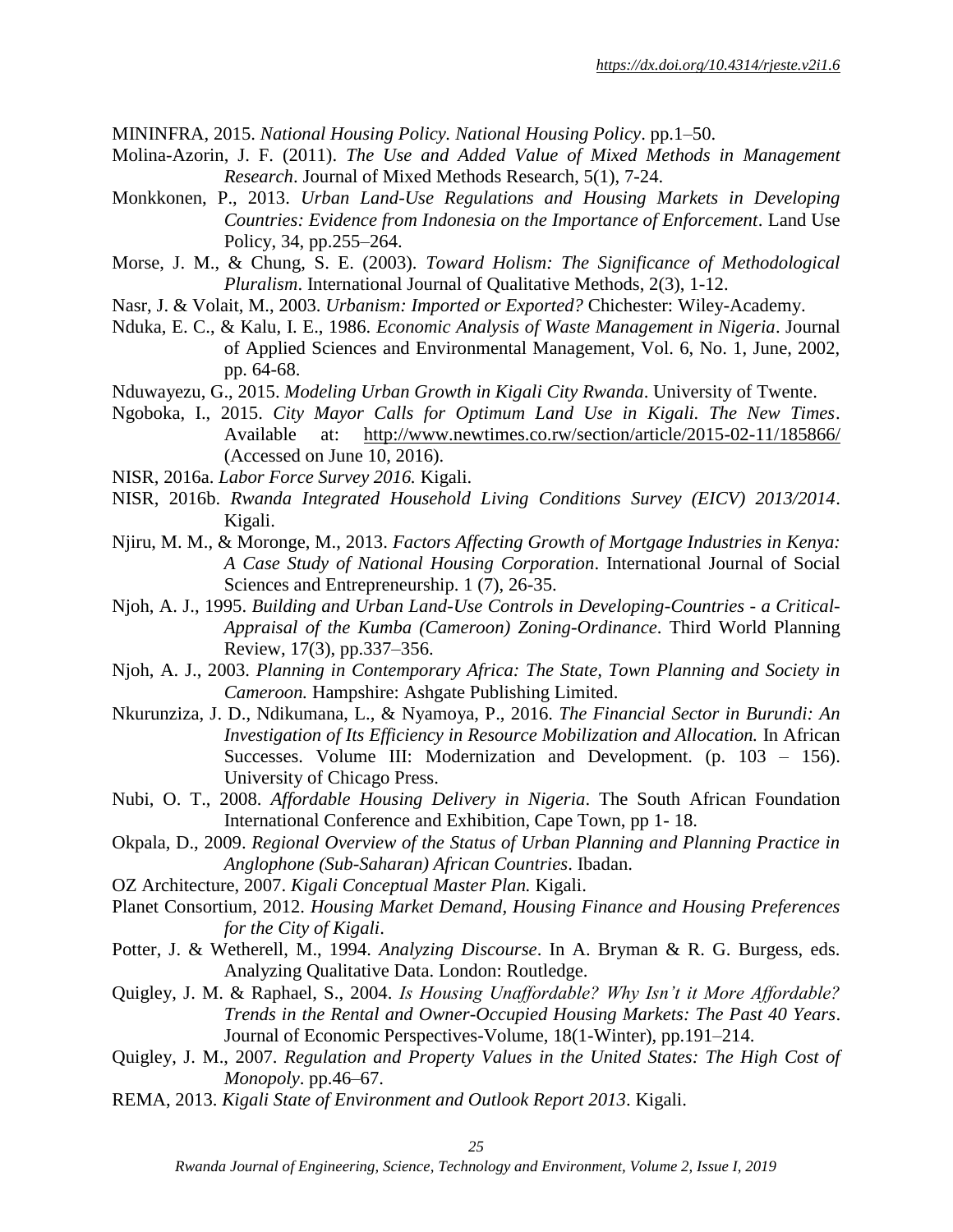- Republic of Rwanda, 2010. *Law No 15/2010 of 07/05/2010 creating and organizing condominiums and procedures for their registration, Kigali, Rwanda: Official Gazette n° special of 14/05/2010.*
- Republic of Rwanda, 2012. *Law No 24/2012 of 15/06/2012 relating to the planning of land use and development in Rwanda, Kigali, Rwanda: Official Gazette n° 31 of 30/07/2012.*
- Republic of Rwanda, 2013. *Law No 43/2013 of 16/06/2013 governing land in Rwanda, Kigali, Rwanda: Official Gazette no Special of 16/06/2013*.
- Republic of Rwanda, 2015a. *Law No 32/2015 OF 11/06/2015 Relating to expropriation in the public interest, Kigali: Official Gazette no 35 of 31/08/2015.*
- Republic of Rwanda, 2015b. *The Law on Investment Promotion and Facilitation, Kigali, Rwanda: Official Gazette no Special of 27/05/2015.*
- Rosen, W. J., 2015. *In Push to Modernize, Rwandan Capital Struggles to House its Population*. Al Jazeera.
- Sharma, M., 2012. Remaking Kigali: *A 21st Century Rwanda Built by Rwandans*. Available at: [http://matadornetwork.com/abroad/remaking-kigali-a-21st-century-rwanda-built](http://matadornetwork.com/abroad/remaking-kigali-a-21st-century-rwanda-built-by-rwandans/)[by-rwandans/](http://matadornetwork.com/abroad/remaking-kigali-a-21st-century-rwanda-built-by-rwandans/) (Accessed June 12, 2018).
- Shatkin, G., 2014. *Reinterpreting the Meaning of the 'Singapore Model': State Capitalism and Urban Planning*. International Journal of Urban and Regional Research, 38(1), pp.116–137.
- Sivam, A., 2002. *Constraints Affecting the Efficiency of the Urban Residential Land Market in Developing Countries: A Case Study of India*. Habitat International, 26, 523-537.
- Smets, P., Bredenoord, J. & Van Lindert, P., 2014 (eds). *Affordable Housing in the Urban Global South.* London: Routledge.
- Stone, M. E., 2006. *What is Housing Affordability? The Case for the Residual Income Approach.* Housing Policy Debate, 17(1), pp.151–184.
- Symposium, 2007. *Urban Land Use and Land Markets*. Washington, DC: The World Bank, pp. 1689–1699.
- Tashakkori, A., & Teddlie, C. (2008). *Introduction to Mixed Method and Mixed Model Studies in the Social and Behavioral Science*. In V.L. Plano-Clark & J. W. Creswell (Eds.), The mixed methods reader, (pp. 7-26).
- UN-Habitat, 2008. *Housing Finance Mechanisms in Thailand*. United Nations Human Settlement Programme, Naroibi.p.45-57. Available at: [www.unhabitat.org](http://www.unhabitat.org/) (Accessed July 10, 2018).
- UN-Habitat, 2009. *Global Report on Human Settlement 2009: Planning Sustainable Cities*. Nairobi.
- UN-Habitat, 2011. *Affordable Land and Housing in Africa*. Nairobi.
- UN-Habitat, 2013. *The State of the World's Cities: Prosperity of Cities*. New York.
- UN-Habitat, 2016. *World Cities Report 2016*. Nairobi.
- Viitanen, K., 2002. *Just Compensation in Expropriation?* FIG XXII International Congress Washington D.C. Available at: [https://www.fig.net/resources/proceedings/fig\\_proceedings/fig\\_2002/Js26/JS26\\_v](https://www.fig.net/resources/proceedings/fig_proceedings/fig_2002/Js26/JS26_viitanen.pdf) [iitanen.pdf](https://www.fig.net/resources/proceedings/fig_proceedings/fig_2002/Js26/JS26_viitanen.pdf) (Accessed on August, 2017)
- Watson, V., 2009a. *Seeing from the South: Refocusing Urban Planning on the Globe's Central Urban Issues.* Urban Studies, 46(11), pp.2259–2275.